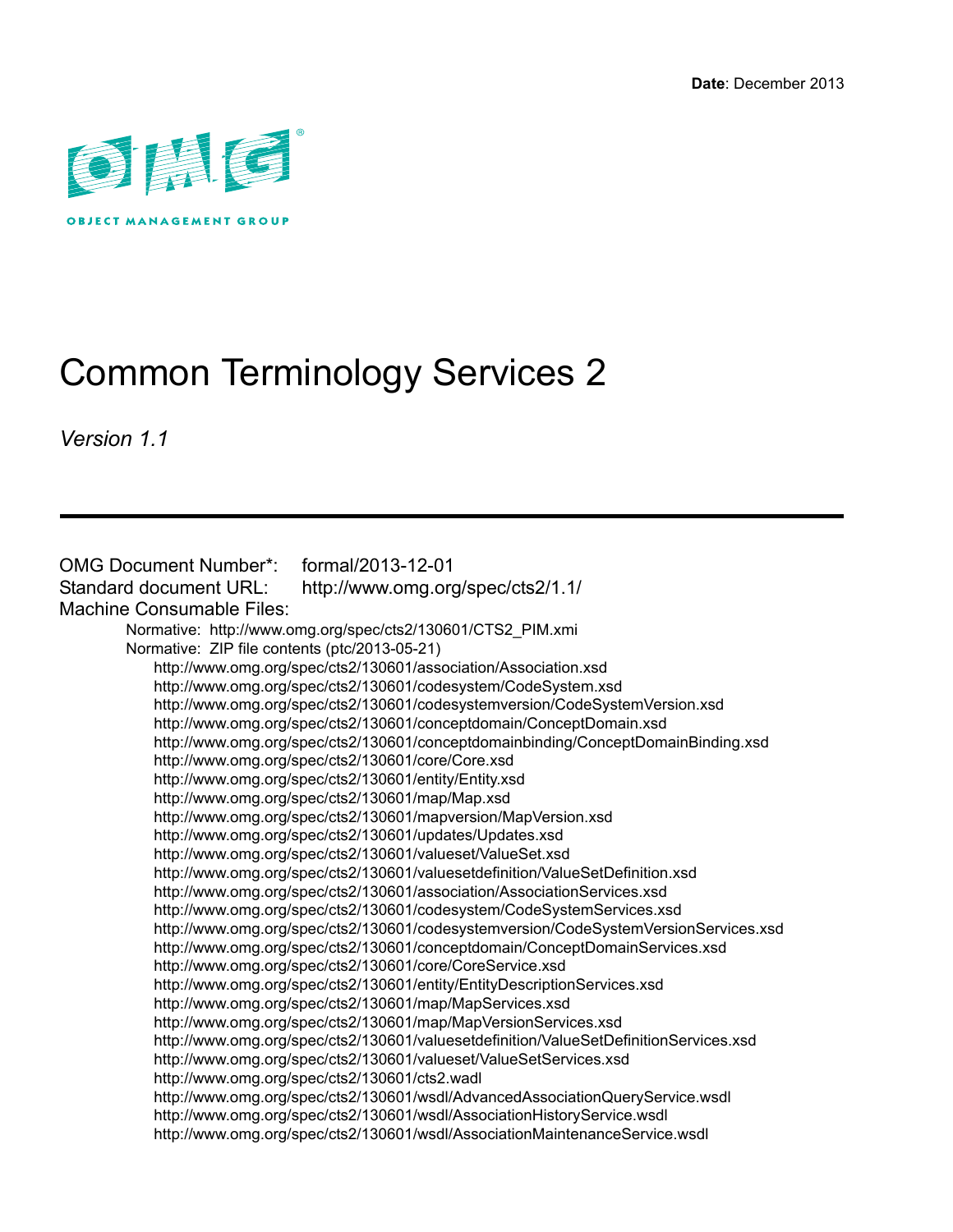http://www.omg.org/spec/cts2/130601/wsdl/AssociationQueryService.wsdl http://www.omg.org/spec/cts2/130601/wsdl/AssociationReadService.wsdl http://www.omg.org/spec/cts2/130601/wsdl/AssociationTransformService.wsdl http://www.omg.org/spec/cts2/130601/wsdl/BaseExportService.wsdl http://www.omg.org/spec/cts2/130601/wsdl/BaseImportService.wsdl http://www.omg.org/spec/cts2/130601/wsdl/CodeSystemCatalogHistoryService.wsdl http://www.omg.org/spec/cts2/130601/wsdl/CodeSystemCatalogMaintenanceService.wsdl http://www.omg.org/spec/cts2/130601/wsdl/CodeSystemCatalogQueryService.wsdl http://www.omg.org/spec/cts2/130601/wsdl/CodeSystemCatalogReadService.wsdl http://www.omg.org/spec/cts2/130601/wsdl/CodeSystemVersionCatalogHistoryService.wsdl http://www.omg.org/spec/cts2/130601/wsdl/CodeSystemVersionCatalogMaintenanceService.wsdl http://www.omg.org/spec/cts2/130601/wsdl/CodeSystemVersionCatalogQueryService.wsdl http://www.omg.org/spec/cts2/130601/wsdl/CodeSystemVersionCatalogReadService.wsdl http://www.omg.org/spec/cts2/130601/wsdl/ConceptDomainBindingMaintenanceService.wsdl http://www.omg.org/spec/cts2/130601/wsdl/ConceptDomainBindingQueryService.wsdl http://www.omg.org/spec/cts2/130601/wsdl/ConceptDomainBindingReadService.wsdl http://www.omg.org/spec/cts2/130601/wsdl/ConceptDomainCatalogHistoryService.wsdl http://www.omg.org/spec/cts2/130601/wsdl/ConceptDomainCatalogMaintenanceService.wsdl http://www.omg.org/spec/cts2/130601/wsdl/ConceptDomainCatalogQueryService.wsdl http://www.omg.org/spec/cts2/130601/wsdl/ConceptDomainCatalogReadService.wsdl http://www.omg.org/spec/cts2/130601/wsdl/EntityDescriptionHistoryService.wsdl http://www.omg.org/spec/cts2/130601/wsdl/EntityDescriptionMaintenanceService.wsdl http://www.omg.org/spec/cts2/130601/wsdl/EntityDescriptionQueryService.wsdl http://www.omg.org/spec/cts2/130601/wsdl/EntityDescriptionReadService.wsdl http://www.omg.org/spec/cts2/130601/wsdl/EntityDescriptionTransformService.wsdl http://www.omg.org/spec/cts2/130601/wsdl/MapCatalogHistoryService.wsdl http://www.omg.org/spec/cts2/130601/wsdl/MapCatalogMaintenanceService.wsdl http://www.omg.org/spec/cts2/130601/wsdl/MapCatalogQueryService.wsdl http://www.omg.org/spec/cts2/130601/wsdl/MapCatalogReadService.wsdl http://www.omg.org/spec/cts2/130601/wsdl/MapEntryHistoryService.wsdl http://www.omg.org/spec/cts2/130601/wsdl/MapEntryMaintenanceService.wsdl http://www.omg.org/spec/cts2/130601/wsdl/MapEntryQueryService.wsdl http://www.omg.org/spec/cts2/130601/wsdl/MapEntryReadService.wsdl http://www.omg.org/spec/cts2/130601/wsdl/MapResolutionService.wsdl http://www.omg.org/spec/cts2/130601/wsdl/MapVersionHistoryService.wsdl http://www.omg.org/spec/cts2/130601/wsdl/MapVersionMaintenanceService.wsdl http://www.omg.org/spec/cts2/130601/wsdl/MapVersionQueryService.wsdl http://www.omg.org/spec/cts2/130601/wsdl/MapVersionReadService.wsdl http://www.omg.org/spec/cts2/130601/wsdl/ReasoningService.wsdl http://www.omg.org/spec/cts2/130601/wsdl/ResolvedValueSetLoader.wsdl http://www.omg.org/spec/cts2/130601/wsdl/ResolvedValueSetResolution.wsdl http://www.omg.org/spec/cts2/130601/wsdl/ResolvedValueSetQueryService.wsdl http://www.omg.org/spec/cts2/130601/wsdl/StatementHistoryService.wsdl http://www.omg.org/spec/cts2/130601/wsdl/StatementQueryService.wsdl http://www.omg.org/spec/cts2/130601/wsdl/StatementReadService.wsdl http://www.omg.org/spec/cts2/130601/wsdl/UpdateService.wsdl http://www.omg.org/spec/cts2/130601/wsdl/ValueSetCatalogHistoryService.wsdl http://www.omg.org/spec/cts2/130601/wsdl/ValueSetCatalogMaintenanceService.wsdl http://www.omg.org/spec/cts2/130601/wsdl/ValueSetCatalogQueryService.wsdl http://www.omg.org/spec/cts2/130601/wsdl/ValueSetCatalogReadService.wsdl http://www.omg.org/spec/cts2/130601/wsdl/ValueSetDefinitionHistoryService.wsdl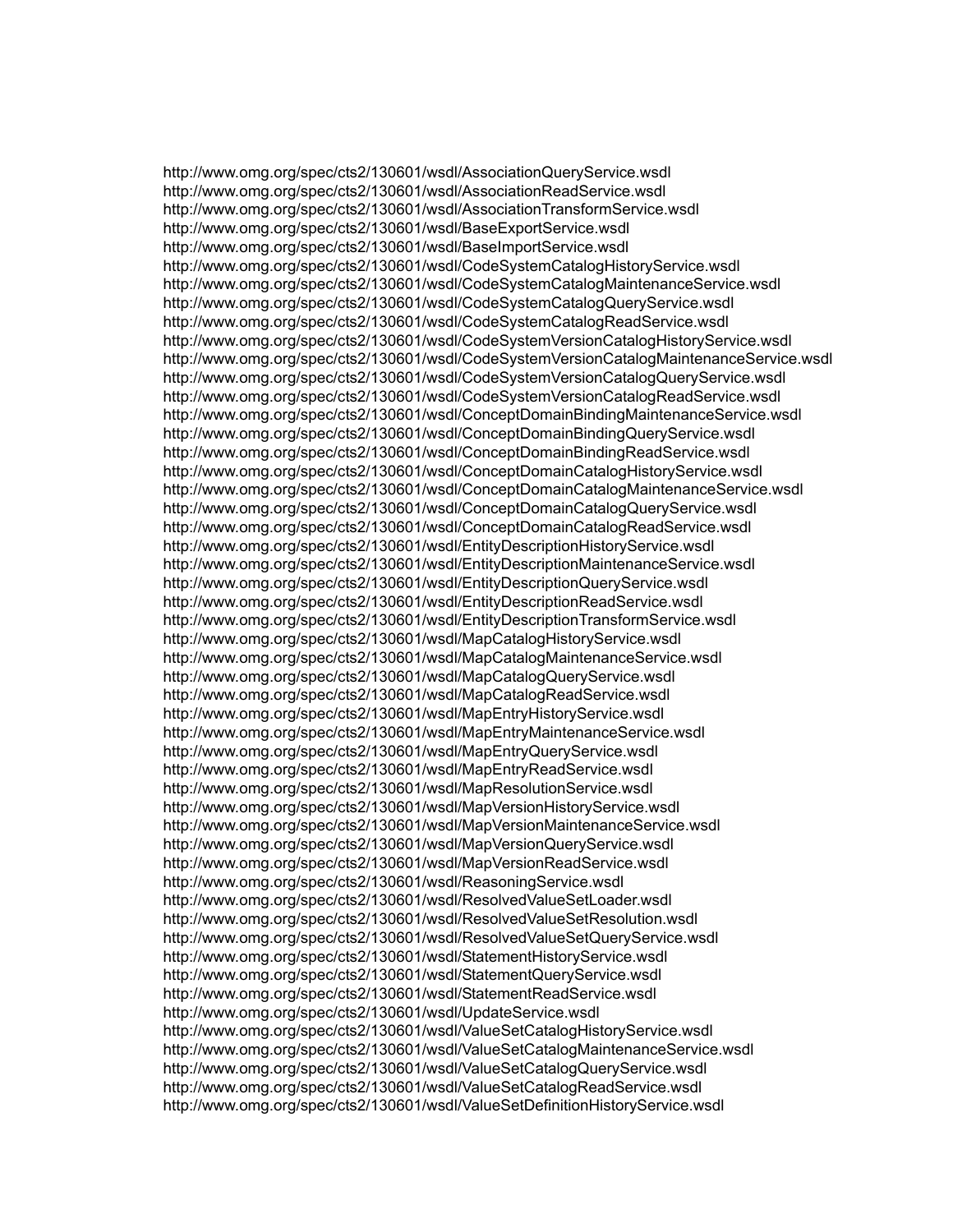http://www.omg.org/spec/cts2/130601/wsdl/ValueSetDefinitionMaintenanceService.wsdl http://www.omg.org/spec/cts2/130601/wsdl/ValueSetDefinitionQueryService.wsdl http://www.omg.org/spec/cts2/130601/wsdl/ValueSetDefinitionReadService.wsdl http://www.omg.org/spec/cts2/130601/wsdl/ValueSetDefinitionResolution.wsdl http://www.omg.org/spec/cts2/130601/wsdl/AdvancedAssociationQueryServiceTypes.xsd http://www.omg.org/spec/cts2/130601/wsdl/AssociationHistoryServiceTypes.xsd http://www.omg.org/spec/cts2/130601/wsdl/AssociationMaintenanceServiceTypes.xsd http://www.omg.org/spec/cts2/130601/wsdl/AssociationQueryServiceTypes.xsd http://www.omg.org/spec/cts2/130601/wsdl/AssociationReadServiceTypes.xsd http://www.omg.org/spec/cts2/130601/wsdl/AssociationTransformServiceTypes.xsd http://www.omg.org/spec/cts2/130601/wsdl/BaseExportServiceTypes.xsd http://www.omg.org/spec/cts2/130601/wsdl/BaseImportServiceTypes.xsd http://www.omg.org/spec/cts2/130601/wsdl/CodeSystemCatalogHistoryServiceTypes.xsd http://www.omg.org/spec/cts2/130601/wsdl/CodeSystemCatalogMaintenanceServiceTypes.xsd http://www.omg.org/spec/cts2/130601/wsdl/CodeSystemCatalogQueryServiceTypes.xsd http://www.omg.org/spec/cts2/130601/wsdl/CodeSystemCatalogReadServiceTypes.xsd http://www.omg.org/spec/cts2/130601/wsdl/CodeSystemVersionCatalogHistoryServiceTypes.xsd http://www.omg.org/spec/cts2/130601/wsdl/CodeSystemVersionCatalogMaintenance ServiceTypes.xsd

http://www.omg.org/spec/cts2/130601/wsdl/CodeSystemVersionCatalogQueryServiceTypes.xsd http://www.omg.org/spec/cts2/130601/wsdl/CodeSystemVersionCatalogReadServiceTypes.xsd http://www.omg.org/spec/cts2/130601/wsdl/ConceptDomainBindingMaintenanceServiceTypes.xsd http://www.omg.org/spec/cts2/130601/wsdl/ConceptDomainBindingQueryServiceTypes.xsd http://www.omg.org/spec/cts2/130601/wsdl/ConceptDomainBindingReadServiceTypes.xsd http://www.omg.org/spec/cts2/130601/wsdl/ConceptDomainCatalogHistoryServiceTypes.xsd http://www.omg.org/spec/cts2/130601/wsdl/ConceptDomainCatalogMaintenanceServiceTypes.xsd http://www.omg.org/spec/cts2/130601/wsdl/ConceptDomainCatalogQueryServiceTypes.xsd http://www.omg.org/spec/cts2/130601/wsdl/ConceptDomainCatalogReadServiceTypes.xsd http://www.omg.org/spec/cts2/130601/wsdl/EntityDescriptionHistoryServiceTypes.xsd http://www.omg.org/spec/cts2/130601/wsdl/EntityDescriptionMaintenanceServiceTypes.xsd http://www.omg.org/spec/cts2/130601/wsdl/EntityDescriptionQueryServiceTypes.xsd http://www.omg.org/spec/cts2/130601/wsdl/EntityDescriptionReadServiceTypes.xsd http://www.omg.org/spec/cts2/130601/wsdl/EntityDescriptionTransformServiceTypes.xsd http://www.omg.org/spec/cts2/130601/wsdl/MapCatalogHistoryServiceTypes.xsd http://www.omg.org/spec/cts2/130601/wsdl/MapCatalogMaintenanceServiceTypes.xsd http://www.omg.org/spec/cts2/130601/wsdl/MapCatalogQueryServiceTypes.xsd http://www.omg.org/spec/cts2/130601/wsdl/MapCatalogReadServiceTypes.xsd http://www.omg.org/spec/cts2/130601/wsdl/MapEntryHistoryServiceTypes.xsd http://www.omg.org/spec/cts2/130601/wsdl/MapEntryMaintenanceServiceTypes.xsd http://www.omg.org/spec/cts2/130601/wsdl/MapEntryQueryServiceTypes.xsd http://www.omg.org/spec/cts2/130601/wsdl/MapEntryReadServiceTypes.xsd http://www.omg.org/spec/cts2/130601/wsdl/MapResolutionServiceTypes.xsd http://www.omg.org/spec/cts2/130601/wsdl/MapVersionHistoryServiceTypes.xsd http://www.omg.org/spec/cts2/130601/wsdl/MapVersionMaintenanceServiceTypes.xsd http://www.omg.org/spec/cts2/130601/wsdl/MapVersionQueryServiceTypes.xsd http://www.omg.org/spec/cts2/130601/wsdl/MapVersionReadServiceTypes.xsd http://www.omg.org/spec/cts2/130601/wsdl/ReasoningServiceTypes.xsd http://www.omg.org/spec/cts2/130601/wsdl/ResolvedValueSetLoaderTypes.xsd http://www.omg.org/spec/cts2/130601/wsdl/ResolvedValueSetResolutionTypes.xsd http://www.omg.org/spec/cts2/130601/wsdl/ResolvedValueSetQueryServiceTypes.xsd http://www.omg.org/spec/cts2/130601/wsdl/StatementHistoryServiceTypes.xsd http://www.omg.org/spec/cts2/130601/wsdl/StatementQueryServiceTypes.xsd http://www.omg.org/spec/cts2/130601/wsdl/StatementReadServiceTypes.xsd http://www.omg.org/spec/cts2/130601/wsdl/UpdateServiceTypes.xsd http://www.omg.org/spec/cts2/130601/wsdl/ValueSetCatalogHistoryServiceTypes.xsd http://www.omg.org/spec/cts2/130601/wsdl/ValueSetCatalogMaintenanceServiceTypes.xsd http://www.omg.org/spec/cts2/130601/wsdl/ValueSetCatalogQueryServiceTypes.xsd http://www.omg.org/spec/cts2/130601/wsdl/ValueSetCatalogReadServiceTypes.xsd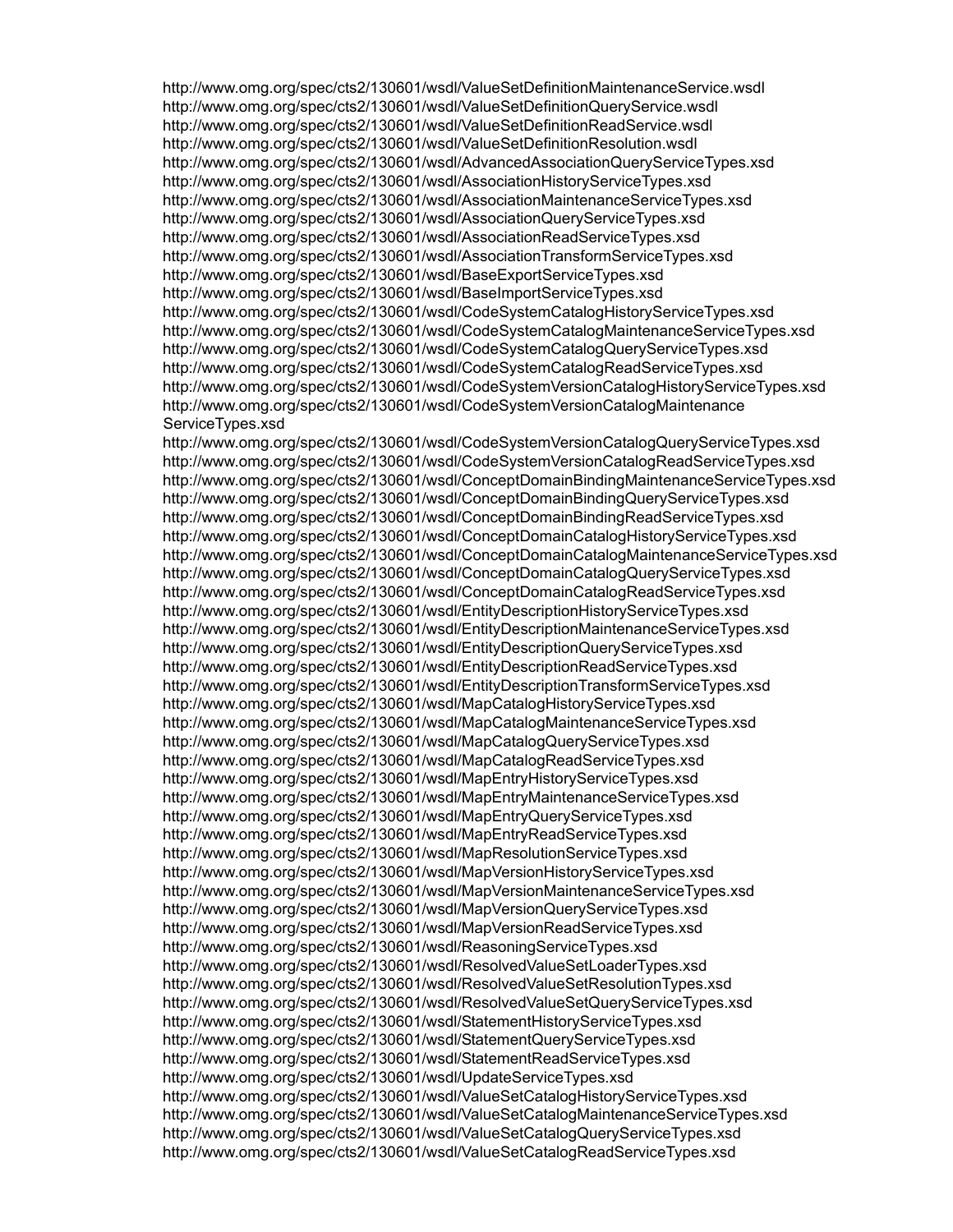http://www.omg.org/spec/cts2/130601/wsdl/ValueSetDefinitionHistoryServiceTypes.xsd http://www.omg.org/spec/cts2/130601/wsdl/ValueSetDefinitionMaintenanceServiceTypes.xsd http://www.omg.org/spec/cts2/130601/wsdl/ValueSetDefinitionQueryServiceTypes.xsd http://www.omg.org/spec/cts2/130601/wsdl/ValueSetDefinitionReadServiceTypes.xsd http://www.omg.org/spec/cts2/130601/wsdl/ValueSetDefinitionResolutionTypes.xsd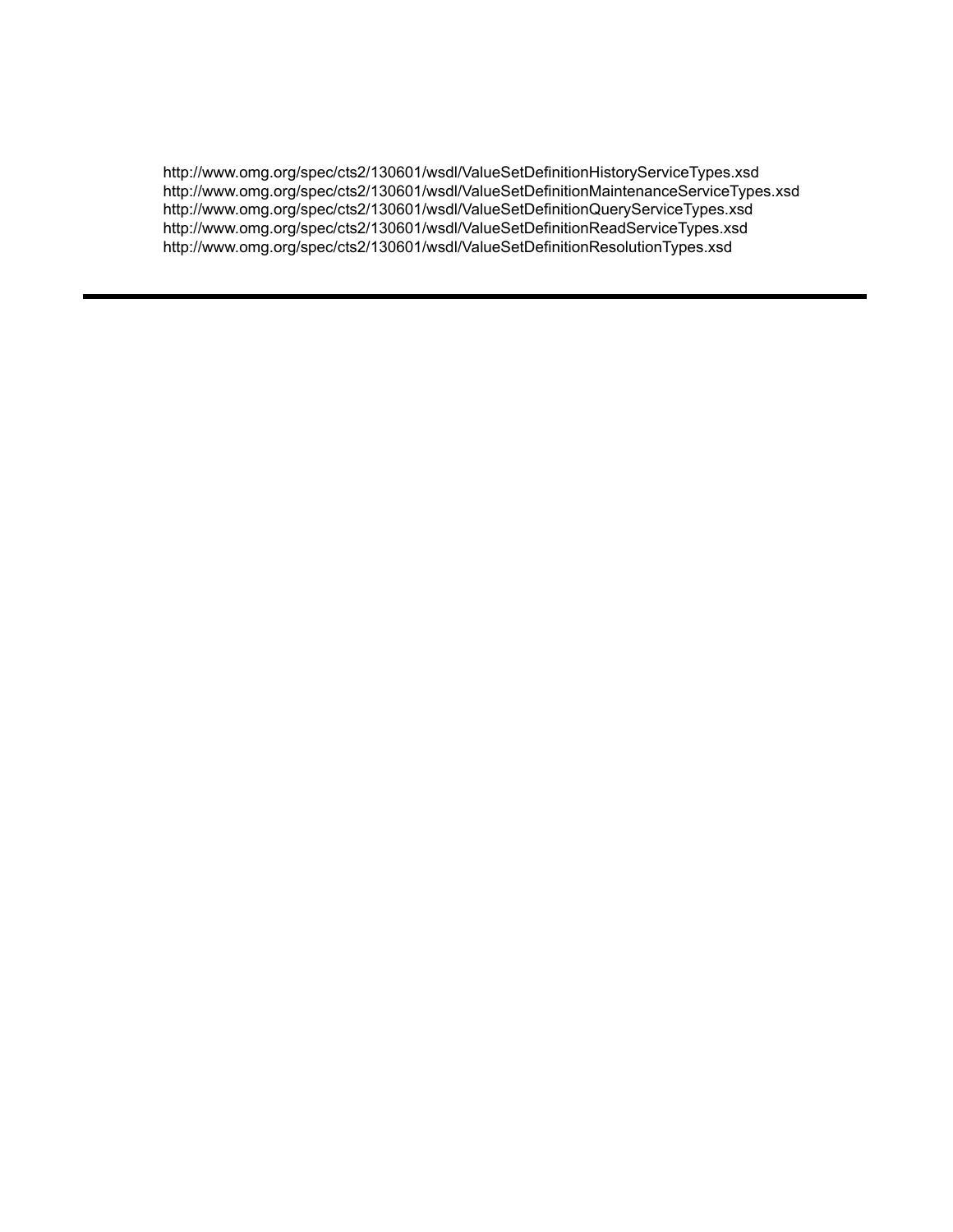#### USE OF SPECIFICATION - TERMS, CONDITIONS & NOTICES

The material in this document details an Object Management Group specification in accordance with the terms, conditions and notices set forth below. This document does not represent a commitment to implement any portion of this specification in any company's products. The information contained in this document is subject to change without notice.

#### LICENSES

The companies listed above have granted to the Object Management Group, Inc. (OMG) a nonexclusive, royalty-free, paid up, worldwide license to copy and distribute this document and to modify this document and distribute copies of the modified version. Each of the copyright holders listed above has agreed that no person shall be deemed to have infringed the copyright in the included material of any such copyright holder by reason of having used the specification set forth herein or having conformed any computer software to the specification.

Subject to all of the terms and conditions below, the owners of the copyright in this specification hereby grant you a fully-paid up, non-exclusive, nontransferable, perpetual, worldwide license (without the right to sublicense), to use this specification to create and distribute software and special purpose specifications that are based upon this specification, and to use, copy, and distribute this specification as provided under the Copyright Act; provided that: (1) both the copyright notice identified above and this permission notice appear on any copies of this specification; (2) the use of the specifications is for informational purposes and will not be copied or posted on any network computer or broadcast in any media and will not be otherwise resold or transferred for commercial purposes; and (3) no modifications are made to this specification. This limited permission automatically terminates without notice if you breach any of these terms or conditions. Upon termination, you will destroy immediately any copies of the specifications in your possession or control.

#### PATENTS

The attention of adopters is directed to the possibility that compliance with or adoption of OMG specifications may require use of an invention covered by patent rights. OMG shall not be responsible for identifying patents for which a license may be required by any OMG specification, or for conducting legal inquiries into the legal validity or scope of those patents that are brought to its attention. OMG specifications are prospective and advisory only. Prospective users are responsible for protecting themselves against liability for infringement of patents.

#### GENERAL USE RESTRICTIONS

Any unauthorized use of this specification may violate copyright laws, trademark laws, and communications regulations and statutes. This document contains information which is protected by copyright. All Rights Reserved. No part of this work covered by copyright herein may be reproduced or used in any form or by any means--graphic, electronic, or mechanical, including photocopying, recording, taping, or information storage and retrieval systems--without permission of the copyright owner.

#### DISCLAIMER OF WARRANTY

WHILE THIS PUBLICATION IS BELIEVED TO BE ACCURATE, IT IS PROVIDED "AS IS" AND MAY CONTAIN ERRORS OR MISPRINTS. THE OBJECT MANAGEMENT GROUP AND THE COMPANIES LISTED ABOVE MAKE NO WARRANTY OF ANY KIND, EXPRESS OR IMPLIED, WITH REGARD TO THIS PUBLICATION, INCLUDING BUT NOT LIMITED TO ANY WARRANTY OF TITLE OR OWNERSHIP, IMPLIED WARRANTY OF MERCHANTABILITY OR WARRANTY OF FITNESS FOR A PARTICULAR PURPOSE OR USE.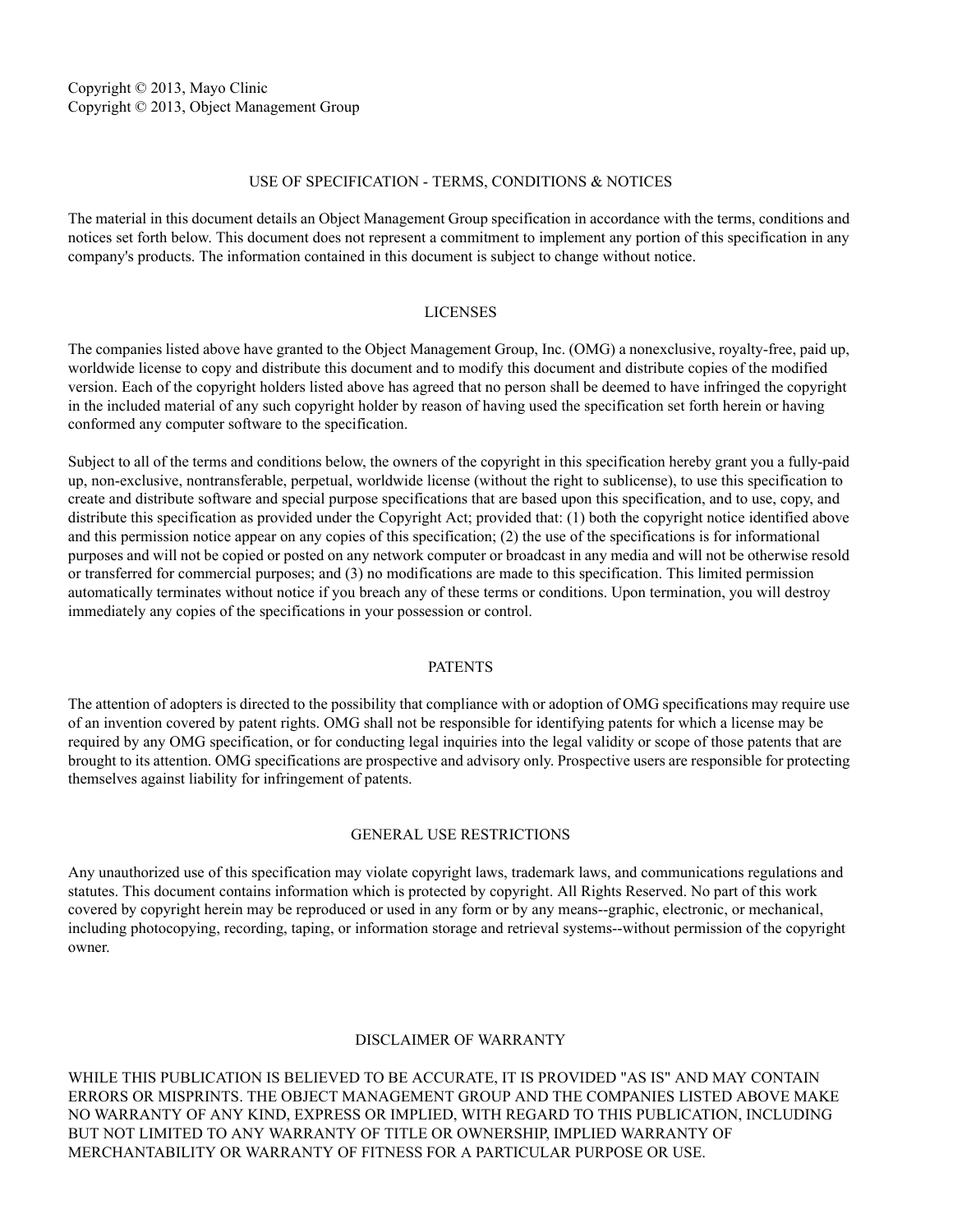#### IN NO EVENT SHALL THE OBJECT MANAGEMENT GROUP OR ANY OF THE COMPANIES LISTED ABOVE BE LIABLE FOR ERRORS CONTAINED HEREIN OR FOR DIRECT, INDIRECT, INCIDENTAL, SPECIAL, CONSEQUENTIAL, RELIANCE OR COVER DAMAGES, INCLUDING LOSS OF PROFITS, REVENUE, DATA OR USE, INCURRED BY ANY USER OR ANY THIRD PARTY IN CONNECTION WITH THE FURNISHING, PERFORMANCE, OR USE OF THIS MATERIAL, EVEN IF ADVISED OF THE POSSIBILITY OF SUCH DAMAGES.

The entire risk as to the quality and performance of software developed using this specification is borne by you. This disclaimer of warranty constitutes an essential part of the license granted to you to use this specification.

#### RESTRICTED RIGHTS LEGEND

Use, duplication or disclosure by the U.S. Government is subject to the restrictions set forth in subparagraph (c) (1) (ii) of The Rights in Technical Data and Computer Software Clause at DFARS 252.227-7013 or in subparagraph (c)(1) and (2) of the Commercial Computer Software - Restricted Rights clauses at 48 C.F.R. 52.227-19 or as specified in 48 C.F.R. 227-7202-2 of the DoD F.A.R. Supplement and its successors, or as specified in 48 C.F.R. 12.212 of the Federal Acquisition Regulations and its successors, as applicable. The specification copyright owners are as indicated above and may be contacted through the Object Management Group, 109 Highland Avenue, Needham, MA 02494, U.S.A.

#### TRADEMARKS

IMM®, MDA®, Model Driven Architecture®, UML®, UML Cube logo®, OMG Logo®, CORBA® and XMI® are registered trademarks of the Object Management Group, Inc., and Object Management Group™, OMG™, Unified Modeling Language™, Model Driven Architecture Logo™, Model Driven Architecture Diagram™, CORBA logos™, XMI Logo™, CWM™, CWM Logo™, IIOP™, MOF™, OMG Interface Definition Language (OMG IDL)™, and OMG Systems Modeling Language (OMG SysML)™ are trademarks of the Object Management Group. All other products or company names mentioned are used for identification purposes only, and may be trademarks of their respective owners.

#### **COMPLIANCE**

The copyright holders listed above acknowledge that the Object Management Group (acting itself or through its designees) is and shall at all times be the sole entity that may authorize developers, suppliers and sellers of computer software to use certification marks, trademarks or other special designations to indicate compliance with these materials.

Software developed under the terms of this license may claim compliance or conformance with this specification if and only if the software compliance is of a nature fully matching the applicable compliance points as stated in the specification. Software developed only partially matching the applicable compliance points may claim only that the software was based on this specification, but may not claim compliance or conformance with this specification. In the event that testing suites are implemented or approved by Object Management Group, Inc., software developed using this specification may claim compliance or conformance with the specification only if the software satisfactorily completes the testing suites.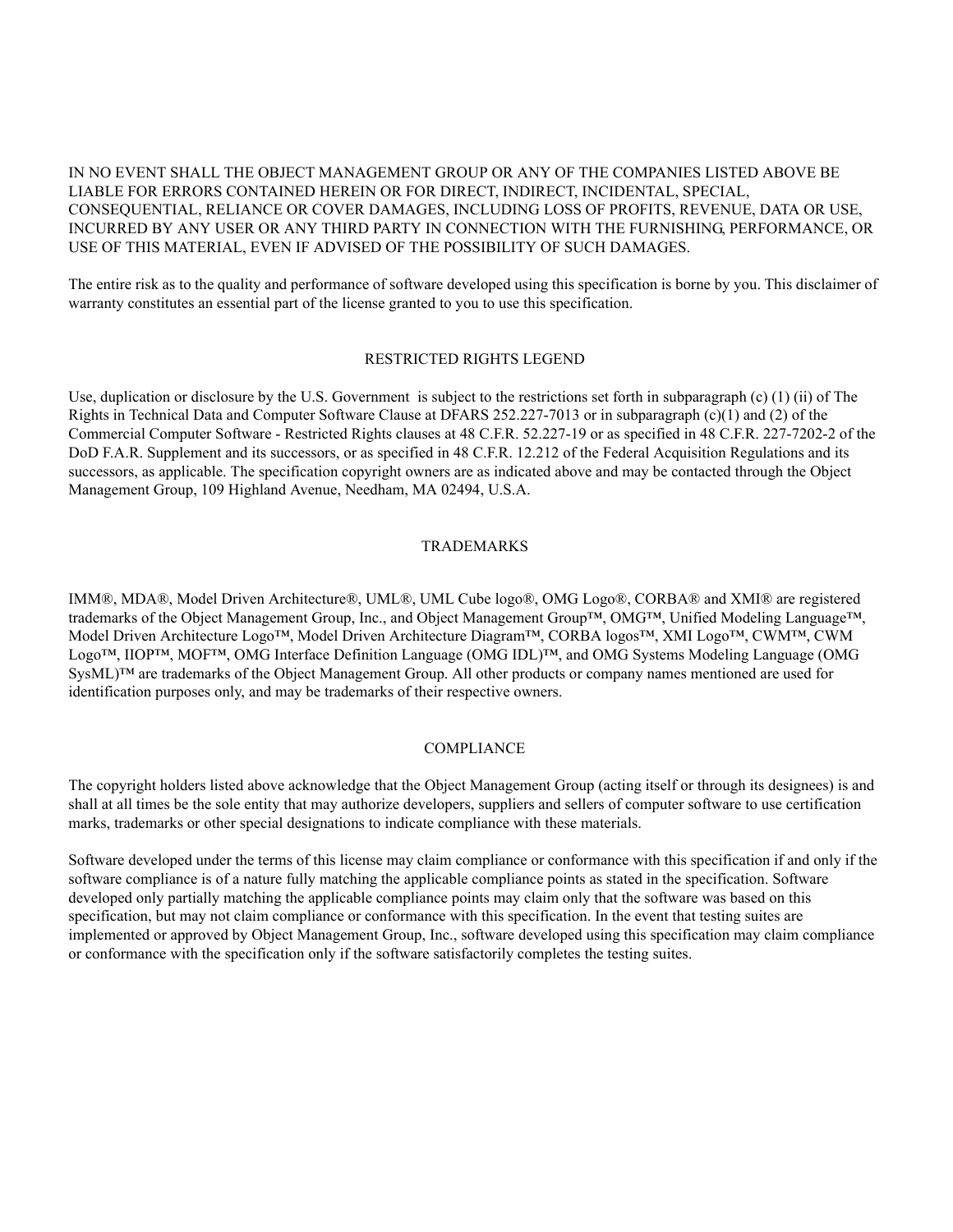# **Table of Contents**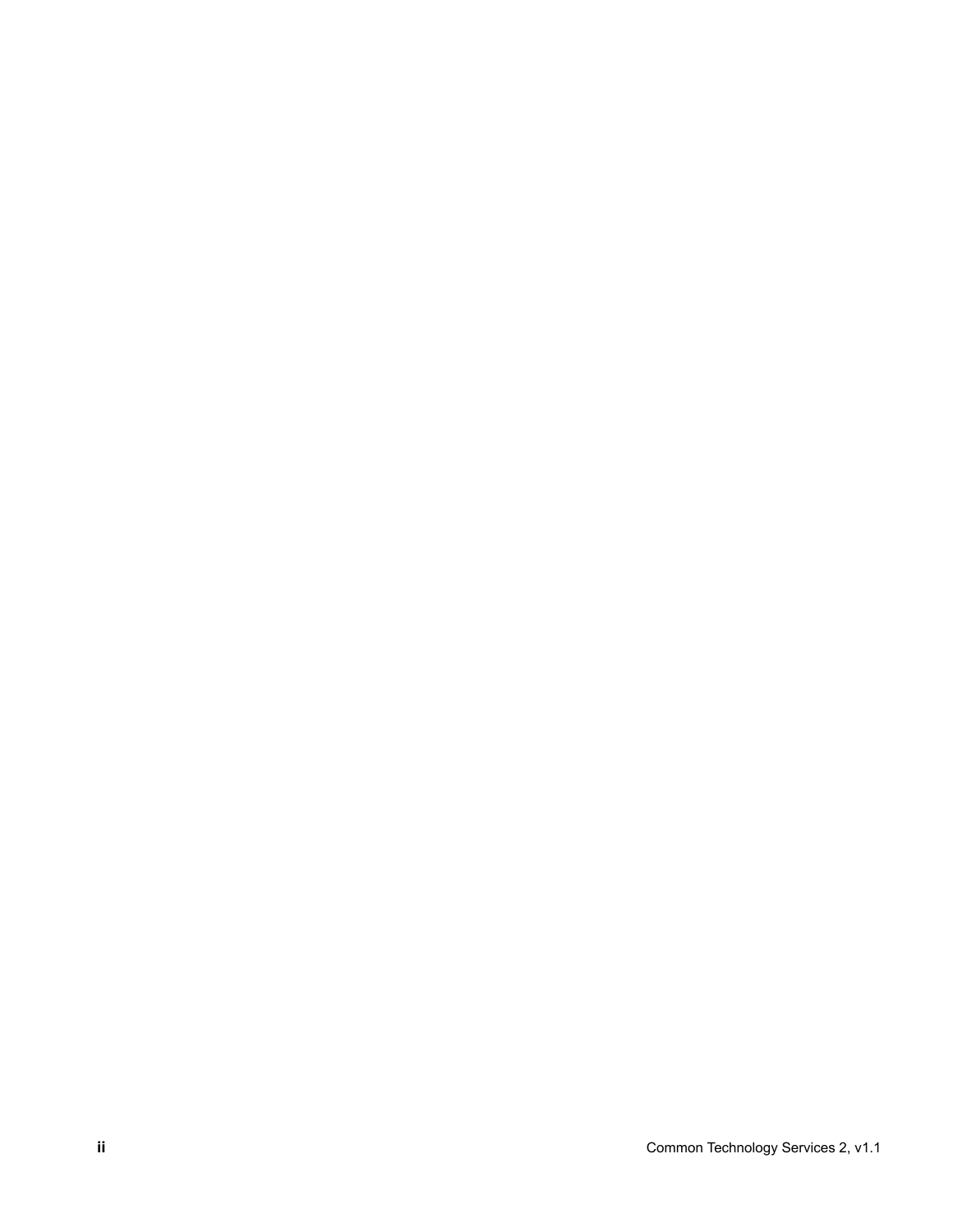# <span id="page-8-0"></span>Preface

## **About the Object Management Group**

### **OMG**

Founded in 1989, the Object Management Group, Inc. (OMG) is an open membership, not-for-profit computer industry standards consortium that produces and maintains computer industry specifications for interoperable, portable and reusable enterprise applications in distributed, heterogeneous environments. Membership includes Information Technology vendors, end users, government agencies and academia.

OMG member companies write, adopt, and maintain its specifications following a mature, open process. OMG's specifications implement the Model Driven Architecture® (MDA®), maximizing ROI through a full-lifecycle approach to enterprise integration that covers multiple operating systems, programming languages, middleware and networking infrastructures, and software development environments. OMG's specifications include: UML® (Unified Modeling Language™); CORBA® (Common Object Request Broker Architecture); CWM™ (Common Warehouse Metamodel); and industry-specific standards for dozens of vertical markets.

More information on the OMG is available at *http://www.omg.org/*.

## **OMG Specifications**

As noted, OMG specifications address middleware, modeling and vertical domain frameworks. All OMG Specifications are available from this URL:

#### *http://www.omg.org/spec*

Specifications are organized by the following categories:

## **Business Modeling Specifications**

### **Middleware Specifications**

- **CORBA/IIOP**
- **Data Distribution Services**
- **Specialized CORBA**

### **IDL/Language Mapping Specifications**

### **Modeling and Metadata Specifications**

- **UML, MOF, CWM, XMI**
- **UML Profile**

#### **Modernization Specifications**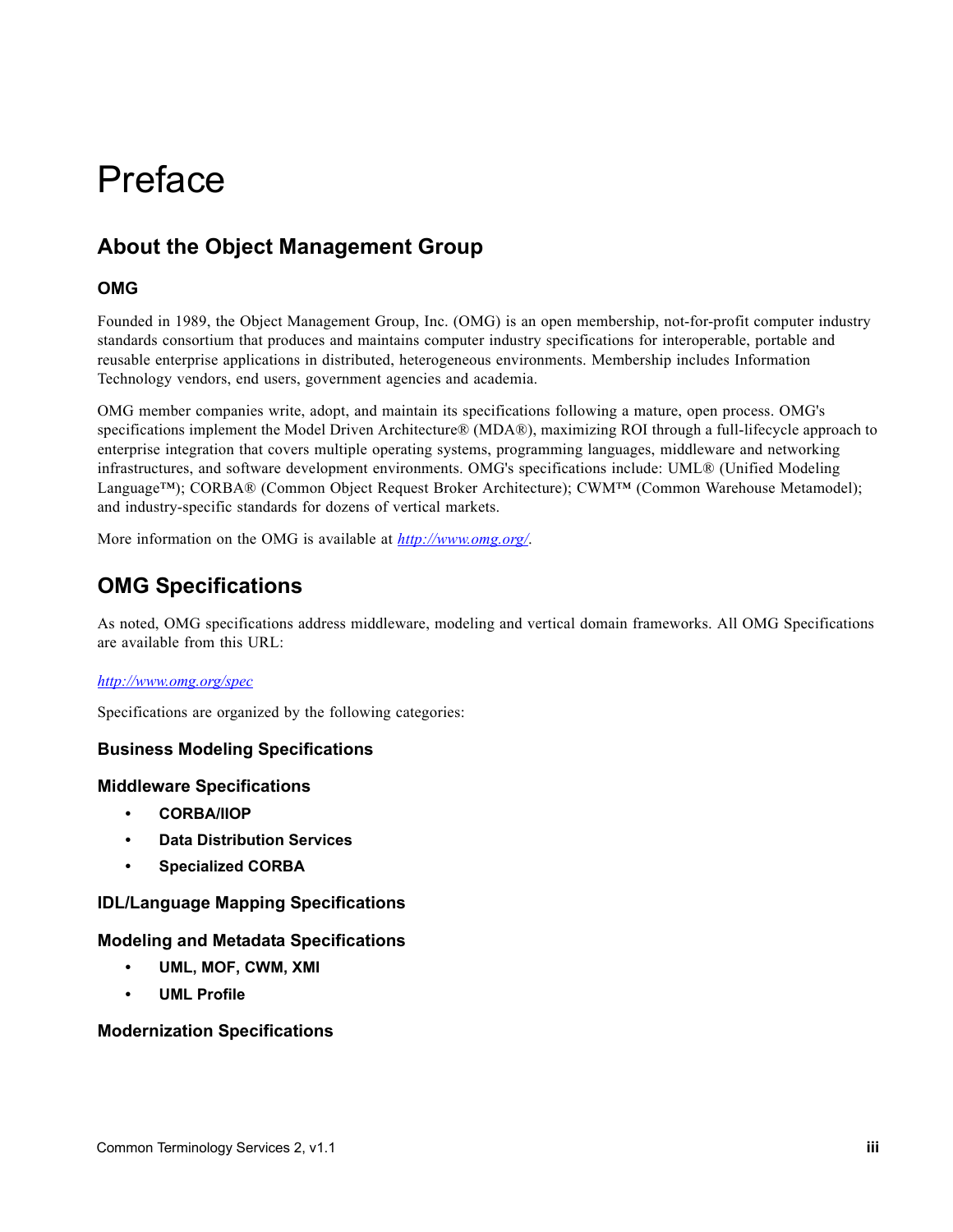### **Platform Independent Model (PIM), Platform Specific Model (PSM), Interface Specifications**

- **CORBAServices**
- **CORBAFacilities**

#### **OMG Domain Specifications**

#### **CORBA Embedded Intelligence Specifications**

#### **CORBA Security Specifications**

All of OMG's formal specifications may be downloaded without charge from our website. (Products implementing OMG specifications are available from individual suppliers.) Copies of specifications, available in PostScript and PDF format, may be obtained from the Specifications Catalog cited above or by contacting the Object Management Group, Inc. at:

OMG Headquarters 109 Highland Avenue Needham, MA 02494 USA Tel: +1-781-444-0404 Fax: +1-781-444-0320 Email: *pubs@omg.org*

Certain OMG specifications are also available as ISO standards. Please consult *http://www.iso.org*

## **Typographical Conventions**

The type styles shown below are used in this document to distinguish programming statements from ordinary English. However, these conventions are not used in tables or section headings where no distinction is necessary.

Times/Times New Roman - 10 pt.: Standard body text

**Helvetica/Arial - 10 pt. Bold:** OMG Interface Definition Language (OMG IDL) and syntax elements.

**Courier - 10 pt. Bold:** Programming language elements.

Helvetica/Arial - 10 pt: Exceptions

**Note –** Terms that appear in *italics* are defined in the glossary. Italic text also represents the name of a document, specification, or other publication.

## **Issues**

The reader is encouraged to report any technical or editing issues/problems with this specification to *http://www.omg.org/ report\_issue.htm*.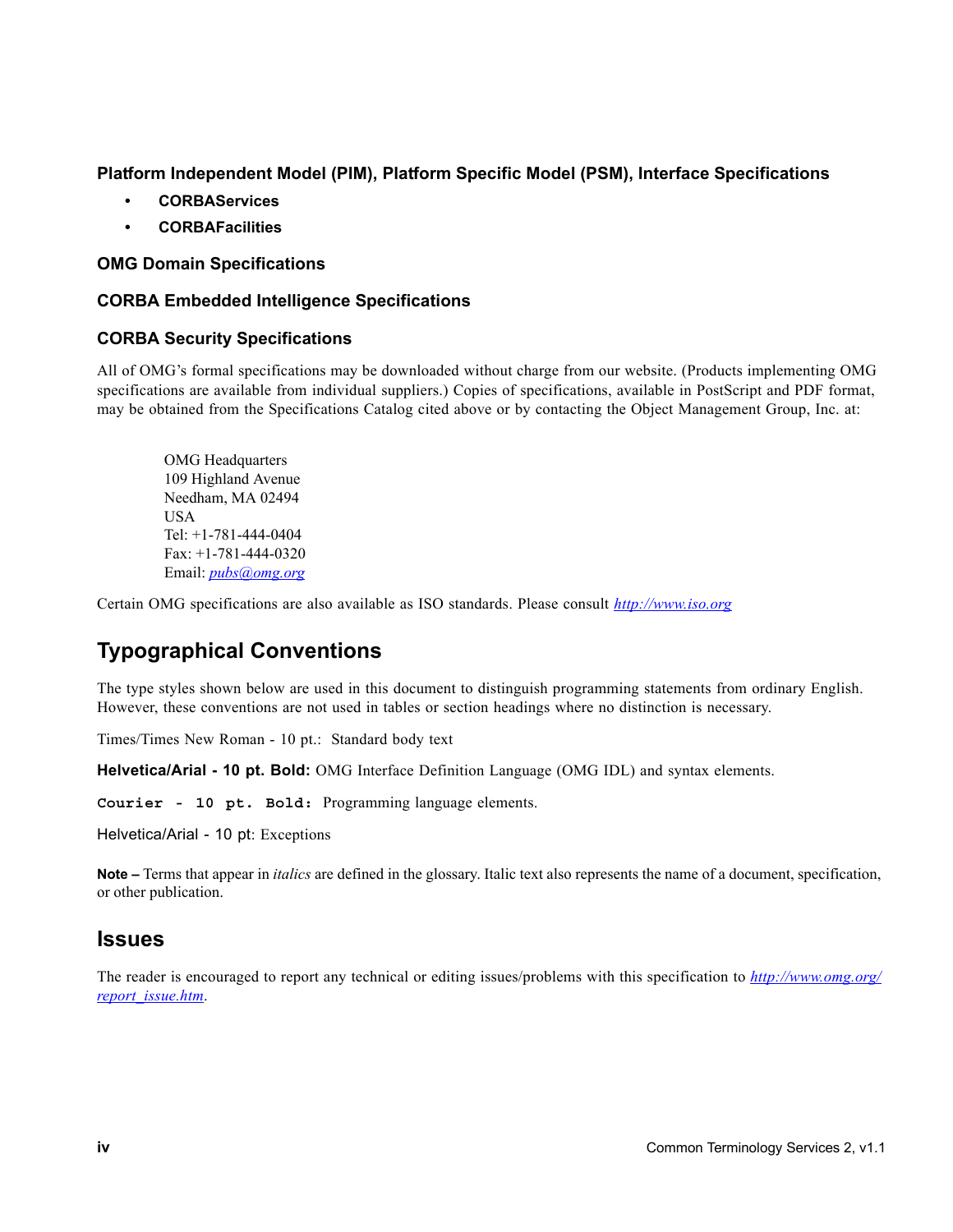## <span id="page-10-0"></span>**1 Scope**

Structured terminologies provide a foundation for information interoperability by improving the effectiveness of information exchange. They provide a means for organizing information and serve to define the semantics of information using consistent and computable mechanisms.

Terminologies are constructed to meet scope specific domain requirements. The domain specific nature of structured vocabularies often leads to variation in design patterns across the available terminology space. The ability to provide consistent representation and access to a broad set of terminologies enables multiple disparate terminology sources to be available to a community, and helps to ensure consistency across the domain space of that community. Service interfaces to structured terminologies should be flexible enough to accurately represent a wide variety of vocabularies and other lexically-based resources.

The PIM specified in this document for CTS2 is intended to mediate among disparate terminology sources by providing a standard service information and computational model. The *Information Model* specifies the structural definition, attributes and associations of *Resources* common to structured terminologies such as Code Systems, Binding Domains and Value Sets. The *Computational Model* specifies the service descriptions and interfaces needed to access and maintain structured terminologies.

## <span id="page-10-1"></span>**2 Conformance**

This specification defines a PIM that specifies an Information Model as well as a Computational Model. Conformant implementations of this PIM must provide an implementation that represents both the Information Model and Computational Model. This base level implementation provides the foundation for providing data type specific profiles (i.e., ISO 21090 data types, HL7 data types, etc.).

Conformant implementations must adhere to the profiles outlined in the Computation Model of this PIM, which are derived from the CTS2 SFM.

## <span id="page-10-2"></span>**2.1 Implementation Profiles**

The CTS2 specification allows modular implementation. CTS2 service instances may choose to implement only the components and functionality that are relevant to their specific needs and use cases. The intent of this modularity is twofold. The first goal is that the specification provides what the NCI has been calling the "linear value proposition," where relatively simple things are easy to implement and the cost of the implementation increases in proportion to the desired complexity. As an example, an organization that maintains a catalog of metadata about available ontologies could publish this catalog using the CTS2 standard by implementing the CODE SYSTEM structural profile along with the READ and QUERY functional profiles.

The second goal of the CTS2 modularity is to enable terminology resources to be distributed and federated. If, for instance, an organization needed to maintain a small, specialized ontology that builds on a number of other already existing ontologies, they might implement the ASSOCIATION and, possibly, the ENTITY structural profiles including the READ, QUERY, and AUTHORING profiles and could link to the first organization's code system catalog for additional information about the ontologies that were imported.

This sub clause starts by defining the common elements that are shared by the different profiles. It defines a core set of data types, several key structural components, and a number of abstractions that are reused throughout the rest of the models.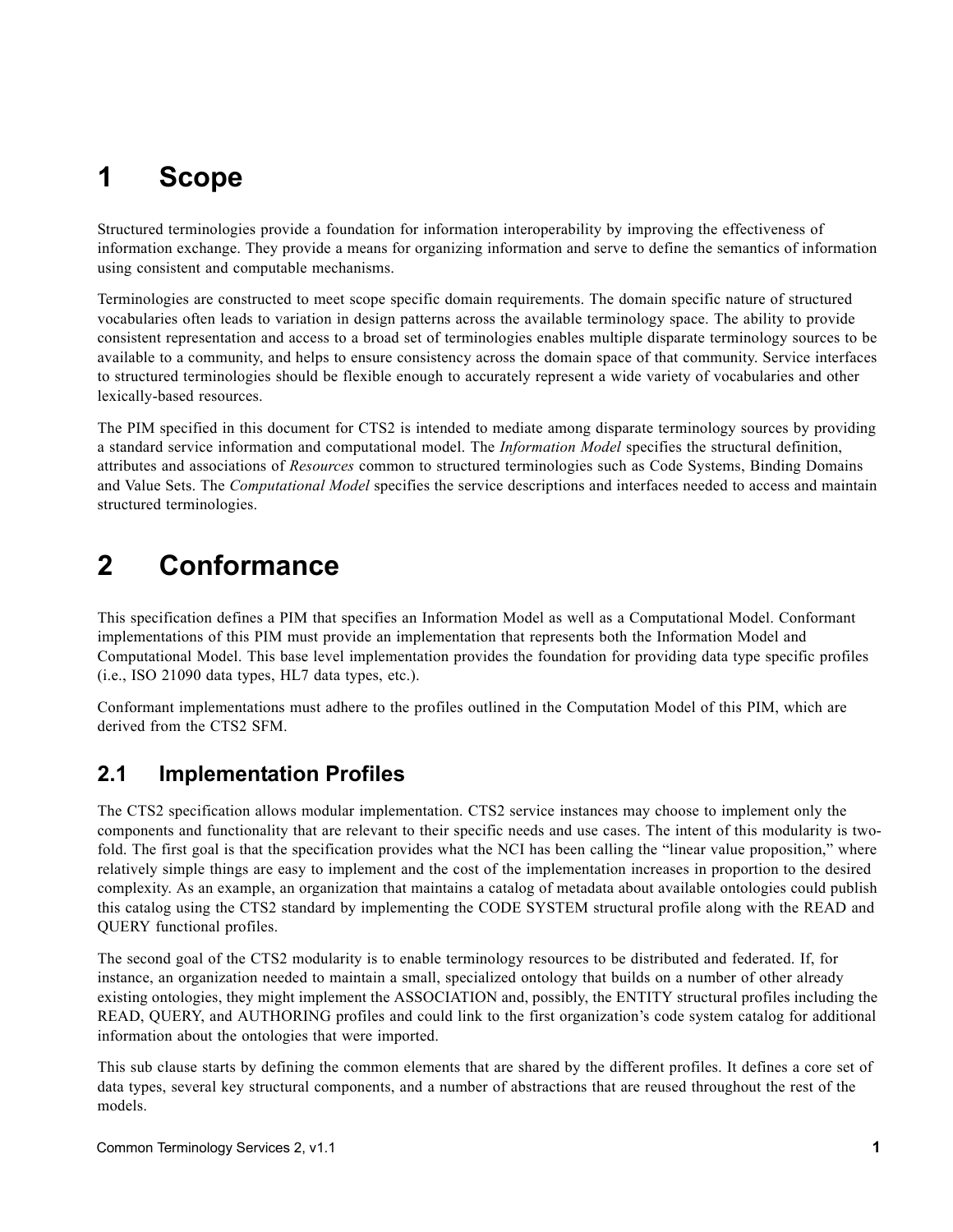It also defines the core functional components – characteristics that all CTS2 service implementations must possess as well as characteristics that are common to each specific functional profile.

It then provides a section for each of the eleven possible structural profiles. Each section describes what the specific profile is intended to represent, defines the structural components specific to the profile, and then defines the functional characteristics each functional profile provides with respect to the target component.

The individual structural, functional, and implementation profile components are described briefly below. Readers are encouraged to refer to the corresponding clauses for additional detail.



**Figure 2.1 - Implementation Profiles**

#### **Class ProfileElement**

ProfileElement appears in service implementations, once per structural profile that is supported by the implementation instance. Each occurrence records the set of functional profiles that are supported for the specific structural profile.

#### **Attributes**

- structuralProfile A structural profile that is supported by the service.
- functionalProfile A functional profile that is supported for the particular structural profile.

#### **Enum FunctionalProfile**

An enumeration of the possible functional profiles, some or all of which can be implemented by a conformant CTS2 service.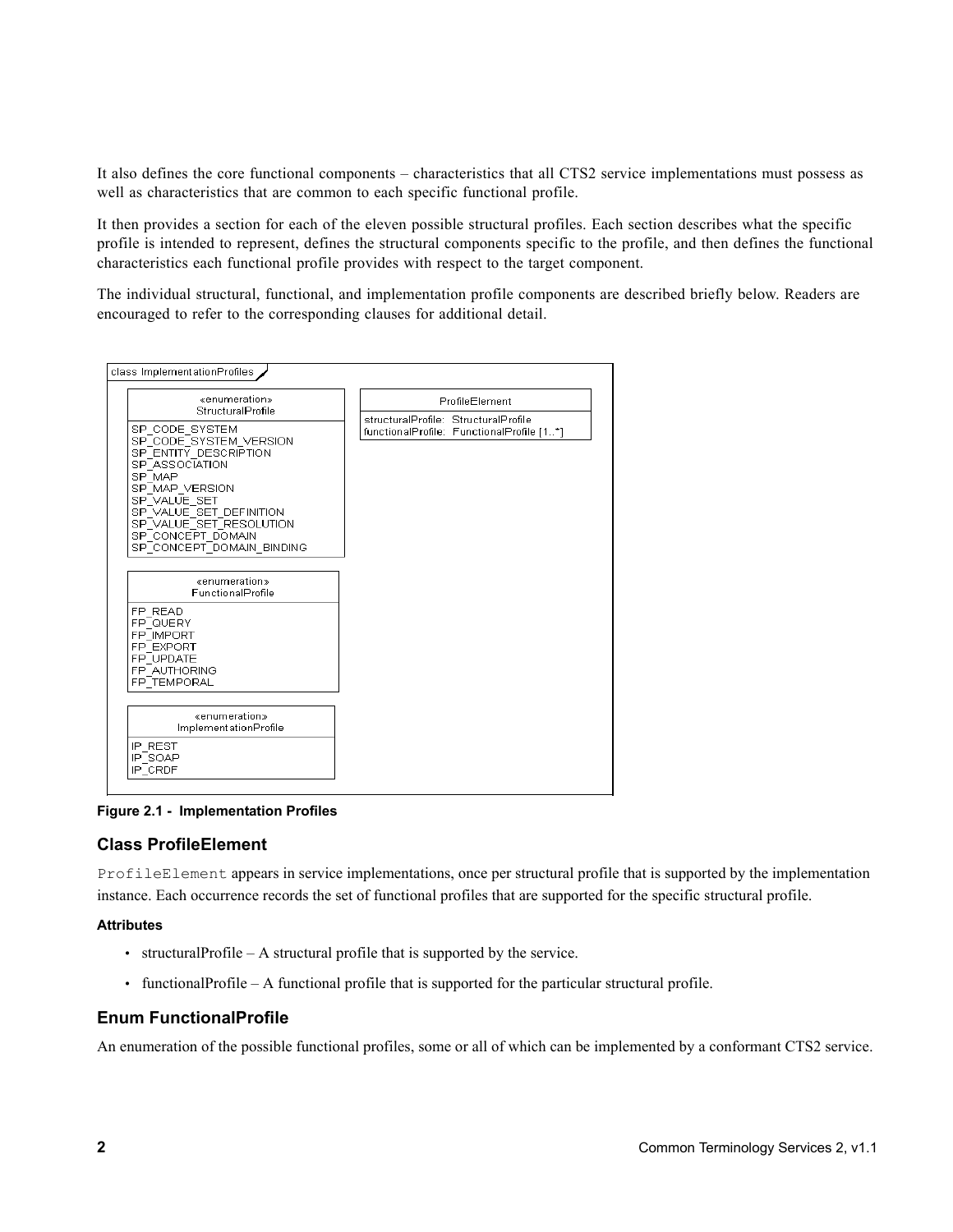#### **Attributes**

- **FP\_READ** The implementation supports direct read access for artifacts of the associated structural profile.
- **FP\_QUERY** The implementation supports search and enumerate access for artifacts of the associated structural profile.
- **FP\_IMPORT** The implementation supports the ability to import resources from one or more external formats into elements of the associated structural profiles.
- **FP\_EXPORT** The implementation supports the ability to export elements of the associated structural profiles in one or more external formats.
- **FP\_UPDATE** The service supports the ability to apply incremental updates (ChangeSets) to the associated resources.
- **FP\_MAINTENANCE** The service supports the ability to create ChangeSets.
- **FP\_TEMPORAL** The system supports the ability to read and query (as supported by the service) the service in the context of a date and time different.

#### **Enum ImplementationProfile**

Indicates what PSM(s) are supported by the given service implementation.

#### **Attributes**

- **IP\_REST** The service supports the REST PSM.
- **IP\_SOAP** The system supports the SOAP implementation profile.
- **IP CRDF** The service supports the "Canonical RDF" PSM.

#### **Enum StructuralProfile**

The CTS2 specification defines eleven distinct structural profiles. CTS2 compliant implementations may elect to implement any combination of these profiles to meet their individual requirements and use cases.

#### **Attributes**

- **SP\_CODE\_SYSTEM** The CODE\_SYSTEM profile provides a catalog of classification systems, code systems, ontologies, thesauri, etc. known to the service and may also carry information about their publisher, release cycles, purpose, etc.
- **SP\_CODE\_SYSTEM\_VERSION** The CODE\_SYSTEM\_VERSION profile carries information about the various versions of a code system, including the release date, release format, contact information, etc.
- **SP\_ENTITY\_DESCRIPTION** The ENTITY\_DESCRIPTION profile provides a representation of a collection of descriptions about classes, roles, or individuals along with links to the code system version(s) in which these descriptions originate. An entity description provides the "lexical" or "non-semantic" components of a description, while the ASSOCIATION profile provides the logic-based "semantic" counterpart.
- The service supports the EntityDescription structural model, which means that it can represent sets of lexical assertions about classes, roles, and/or individuals as asserted by a specific code system version.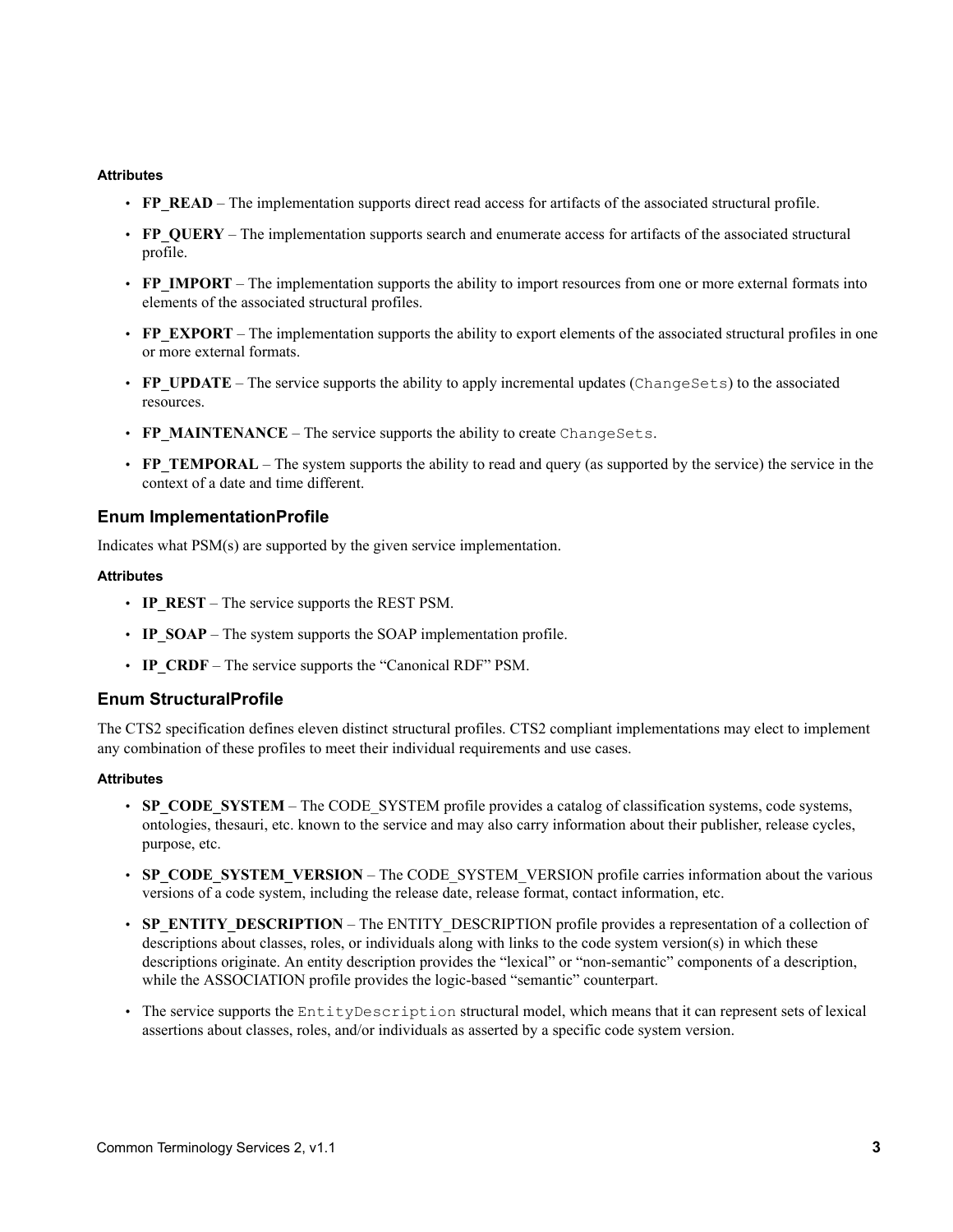- **SP\_ASSOCIATION** The ASSOCIATION profile represents a collection of structured, "semantic" assertions about classes, roles, and/or individuals along with links to the code system versions(s) that were the source of these assertions. The service supports the Association structural model, which means that it can represent sets of semantic assertions about classes, roles, and/or individuals as asserted by a specific code system version.
- **SP\_VALUE\_SET** The VALUE\_SET profile provides a catalog of value sets that are known to the service.
- **SP\_VALUE\_SET\_DEFINITION** The VALUE\_SET\_DEFINITION structural profile provides definitions that, when interpreted using specified code system versions, result in a set of entity descriptions. Definitions are associated with value sets and can vary and evolve over time.
- **SP\_VALUE\_SET\_RESOLUTION** The VALUE\_SET\_RESOLUTION profile describes rules for ordering and associating additional properties with the result of interpreting a value set definition. VALUE SET RESOLUTION allows resolved definitions to be rendered in a given language and context, sorted and filtered.
- **SP\_CONCEPT\_DOMAIN** A CONCEPT\_DOMAIN profile describes the equivalent of a 11179 Data Element Concept. It identifies an abstract unit of information that can appear on a message form or database along with metadata about its use, author, purpose, etc.
- **SP\_CONCEPT\_DOMAIN\_BINDING** A CONCEPT\_DOMAIN\_BINDING profile describes the equivalent of the 11179 Data Element, associating a CONCEPT-DOMAIN with a value set and describing the context and rules where the association applies.
- **SP\_MAP** The MAP profile defines collections of rules for transforming information represented using one code system into information represented in a section. MAP describes abstract collections such as "The SNOMED-CT to ICD-10 map," along with the creators, intended use, code systems involved, etc.
- **SP\_MAP\_VERSION** The MAP\_VERSION profile represents the actual content of a MAP at a given point in time. It carries the from and to components as well as a representation of the rules and process for the conversion.

## <span id="page-13-0"></span>**3 Normative References**

The following normative documents contain provisions which, through reference in this text, constitute provisions of this specification. For dated references, subsequent amendments to, or revisions of, any of these publications do not apply.

| [ISO 11179]      | ISO/IEC 11179, Information technology – Specification and standardization of data elements |
|------------------|--------------------------------------------------------------------------------------------|
| [ISO 21090]      | ISO 21090, Health informatics – Harmonized data types for information exchange             |
| [HL7 Data Types] | HL7 V3 – Data Types – Abstract Specification                                               |

## <span id="page-13-1"></span>**4 Terms and Definitions**

For the purposes of this specification, the following terms and definitions apply.

#### **Computation Independent Model (CIM)**

A computation independent model is a view of a system from the computation independent viewpoint. A CIM does not show details of the structure of systems. A CIM is sometimes called a domain model, and a vocabulary that is familiar to the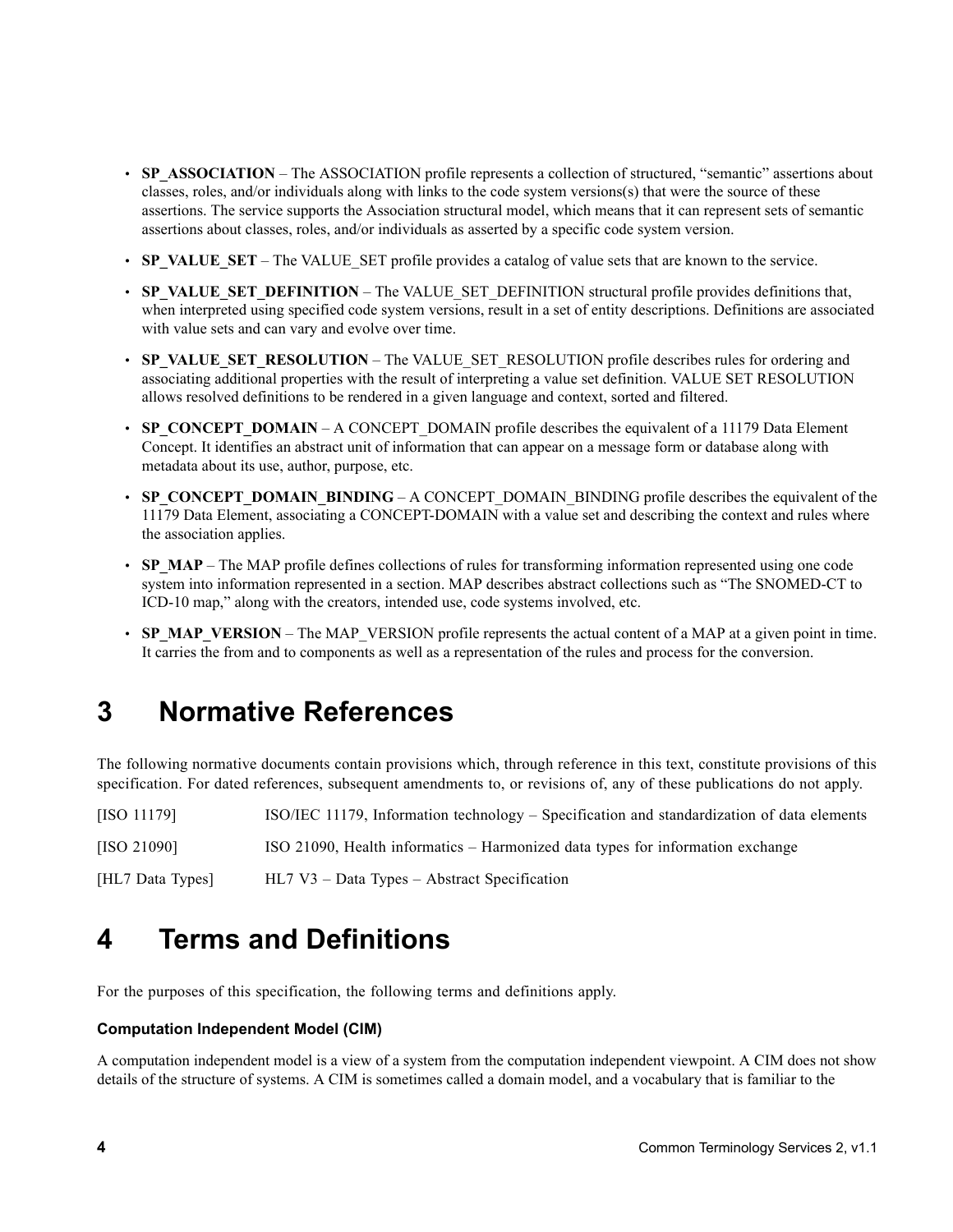practitioners of the domain in question is used in its specification. Some ontologies are essentially CIMs from a software engineering perspective.

#### **HL7 Model Interchange Format (MIF)**

A set of XML formats used to support the storage and exchange of HL7 version 3 artifacts as part of the HL7 Development Framework.

#### **Platform Independent Model (PIM)**

A model of a subsystem that contains no information specific to the platform, or the technology that is used to realize it.

#### **Platform Specific Model (PSM)**

A model of a subsystem that includes information about the specific technology that is used in the realization of it on a specific platform, and hence possibly contains elements that are specific to the platform.

#### **Unified Modeling Language (UML)**

An OMG standard language for specifying the structure and behavior of systems. The standard defines an abstract syntax and a graphical concrete syntax.

#### **XML Metadata Interchange (XMI)**

An OMG standard that facilitates interchange of models via XML documents.

## <span id="page-14-0"></span>**5 Symbols**

| <b>CIM</b> | <b>Computation Independent Model</b>                                                       |
|------------|--------------------------------------------------------------------------------------------|
| ISO/IEC    | International Organization for Standardization / International Electrotechnical Commission |
| <b>OMG</b> | <b>Object Management Group</b>                                                             |
| <b>PIM</b> | Platform Independent Model                                                                 |
| <b>PSM</b> | Platform Specific Model                                                                    |
| <b>UML</b> | Unified Modeling Language 2.0                                                              |
| URI        | Uniform Resource Identifier                                                                |
| <b>XMI</b> | XML Metadata Interchange                                                                   |
| <b>XML</b> | Extensible Markup Language                                                                 |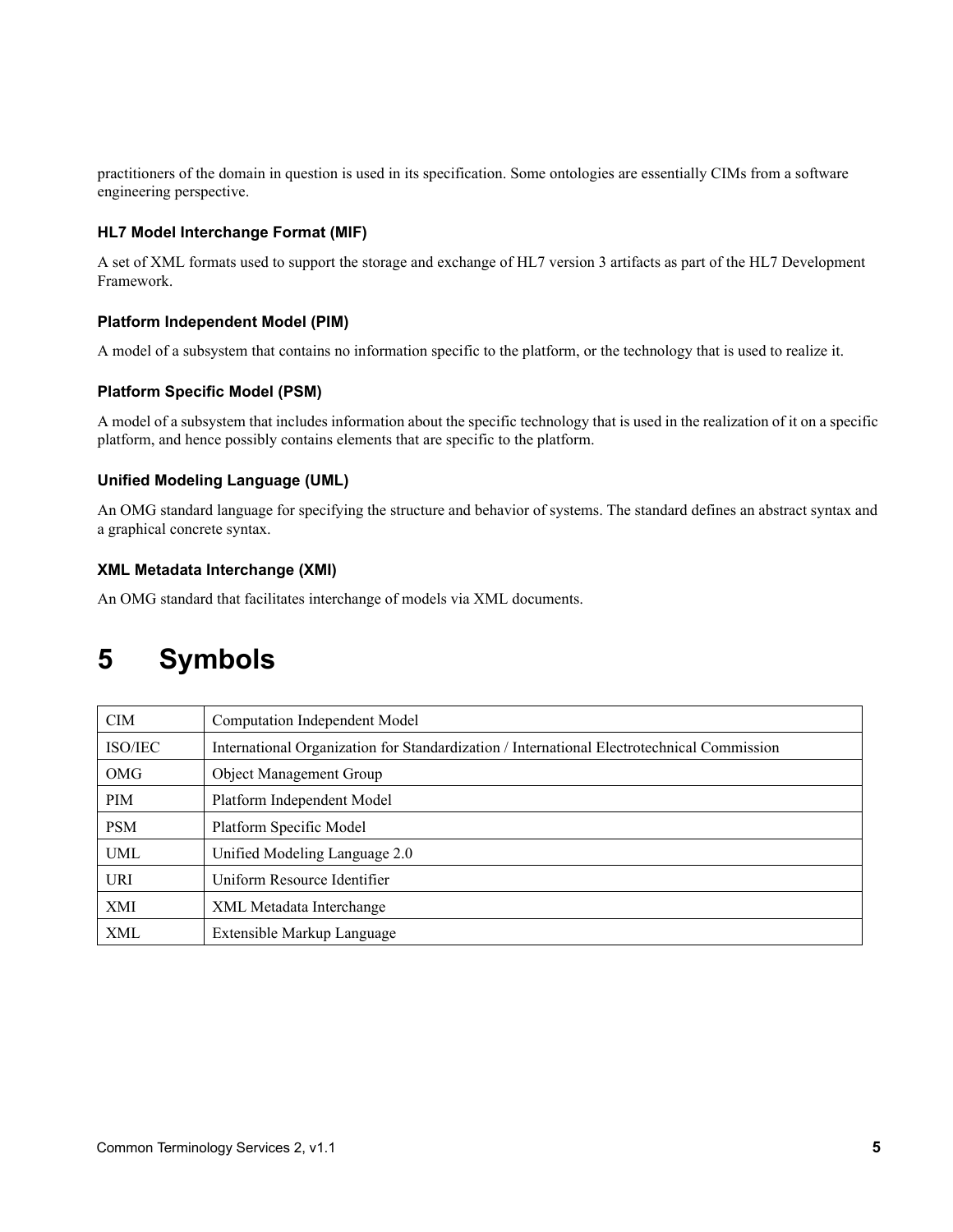## <span id="page-15-0"></span>**6 Additional Information**

## <span id="page-15-1"></span>**6.1 Acknowledgements**

This specification in response to the Common Terminology Services Release 2 (CTS2) RFP is made by the Mayo Clinic / Foundation. This specification is supported in part by the National Cancer Institute, caBIG® initiative.

The following companies submitted this specification:

• Mayo Clinic / Foundation

The authors would like to thank the National Cancer Institute (NCI), caBIG® community for supporting the development of CTS2 throughout the OMG standards adoption process, as well as the active members of the OMG's Healthcare DTF, Ontology PSIG, and the HL7 Vocabulary community for their help and support towards the preparation of this document.

The following companies and organizations support this specification:

- 3M Health Information Systems, Inc.
- Apelon, Inc.
- Everware-CBDI
- Hewlett-Packard Company
- Intermountain Healthcare
- International Health Terminology Standards Development Organisation (IHTSDO)
- Model Driven Solutions
- National Cancer Institute (NCI) Enterprise Vocabulary Services
- NoMagic, Inc.
- Sandpiper Software, Inc.
- Sparx Systems
- Tethers End
- University of Oxford, UK, Department of Computer Science
- Visumpoint

## <span id="page-15-2"></span>**6.2 Guide to Specification**

#### **General**

This specification represents a PIM and PSM for the Common Terminology Services – Release 2 (CTS2) terminology service. It specifies a platform independent service interface to a broad set of structured terminology resources. The requirements for the CTS2 were initially developed as a Service Functional Model (SFM) within a project sponsored by the Vocabulary Work Group within the Health Level Seven (HL7) community. The HL7 SFM served as the basis for developing the OMG RFP for CTS2, calling for responses to specify a PIM and PSM for CTS2.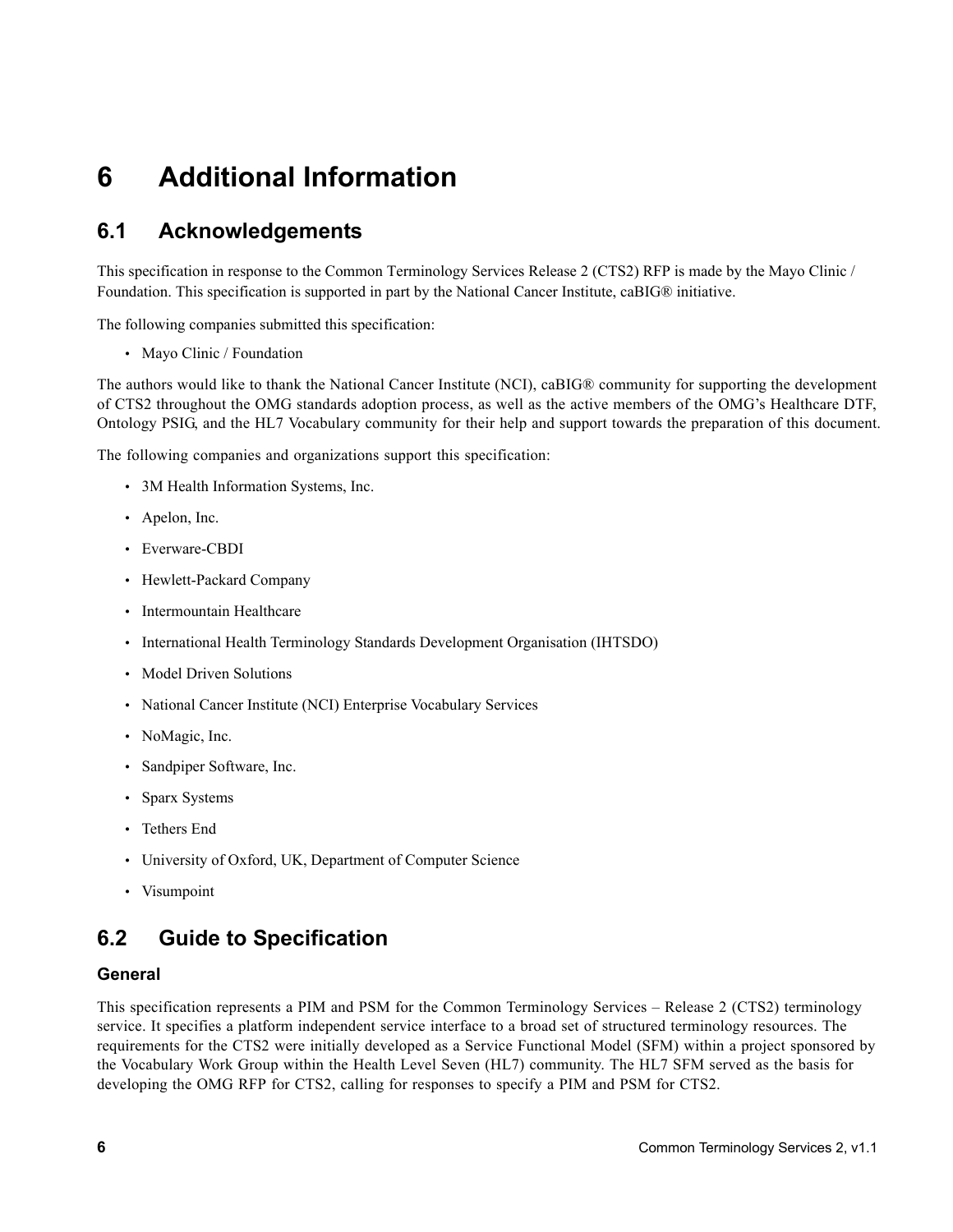### **Introduction to the Specification**

The CTS2 specification is designed to address a broad range of requirements within the ontology and terminology community. The use cases range for a need to be able to publish simple catalogs that identify what resources are available to the ability to serve the content of multiple formal ontologies, performing online reasoning and classification. The CTS2 specification also recognizes that terminological services will not necessarily be centralized – one organization may publish catalogs, a second content, and yet another may serve value sets, maps, and other resources based on these tools.

The goal of this specification includes the ability to provide *distributed*, *federated* terminology services, enabling replicated service instances that periodically synchronize their content as well as service instances that reference the content in other instances. Our goal in no small part is to provide the core infrastructure that allows terminology services to be coupled and interlinked in much the same way that pages are interlinked today in the World Wide Web. Many of the design decisions that went into this specification reflect this need.

### **Design Philosophy**

The CTS2 specification is based on the RESTful Architectural Style as described by Ray Fielding. It identifies a number of relatively fine-grained resources that have persistent identity and then describes how these resources are accessed through generic *create* (PUT), *read* (GET), *update* (POST or PUT), and *delete* (REMOVE) operations. The specification adheres to the idempotency rules laid out in Fielding's document, while introducing an additional notion of a transactional (ChangeSet) layer that allows the synchronization and exchange of collections of changes between service instances.

Linkage between CTS2 resources are loosely coupled and are based on Universal Resource Identifiers (URIs). This makes it possible for one service implementation to implement a query service that references resources in many other services. Similarly, a service may implement a map from one code system to another that depends on a second service to represent the source codes, another to service the target codes, and yet another to represent the metadata such as languages and mime types that are consumed by the implementation itself.

The goal of the CTS2 specification is to provide what has been called a "linear value proposition" – the idea that simple requirements are simple to implement and the complexity of the implementation increases in direct proportion with the complexity of the service requirements. We believe that we have achieved this goal, in that it has been demonstrated that it is possible to implement any of the basic read or simple query modules of the CTS2 specification with nothing more than an XML editor and a backing file system.

### **Identifiers and Linkage**

The CTS2 specification requires that all of the resources represented in service implementations be represented by Universal Resource Identifiers (URIs) that uniquely the name and, ideally, are permanent and persist across service instances. The specification also recognizes that large collections of URIs are difficult to maintain and access without the addition of some sort of a more succinct, human readable form. Where appropriate, the specification requires that resources also be provided an additional local identifier that uniquely references the resource within the context of the service implementation. This identifier model is analogous to the XML Namespace model, where the header of an XML specification names the URIs that are used in the XML document and assigns surrogate identifiers that can be used in place of the URI in the context of the containing document. As with XML documents, local service identifiers are not transferable across service instances. Just as one XML document may use "xs" to represent the URI of XML Schema and a second may use "xsd," one CTS2 service may use "SCT" to represent the SNOMED-CT ontology while another instance may use "SNOMED-CT" or some other identifier.

Entity (concept, class, predicate, individual) identifiers are a bit more complex. While not strictly required, code systems and ontologies have arrived at various mechanisms for combining a scoping namespace and a code to form the complete URI. As (a) this is not always the case – opaque GUIDs, Digital Object Identifies and other schemes are also used and (b) even when the namespace URI and code are known it there is no standardized way of combining them into a URI, the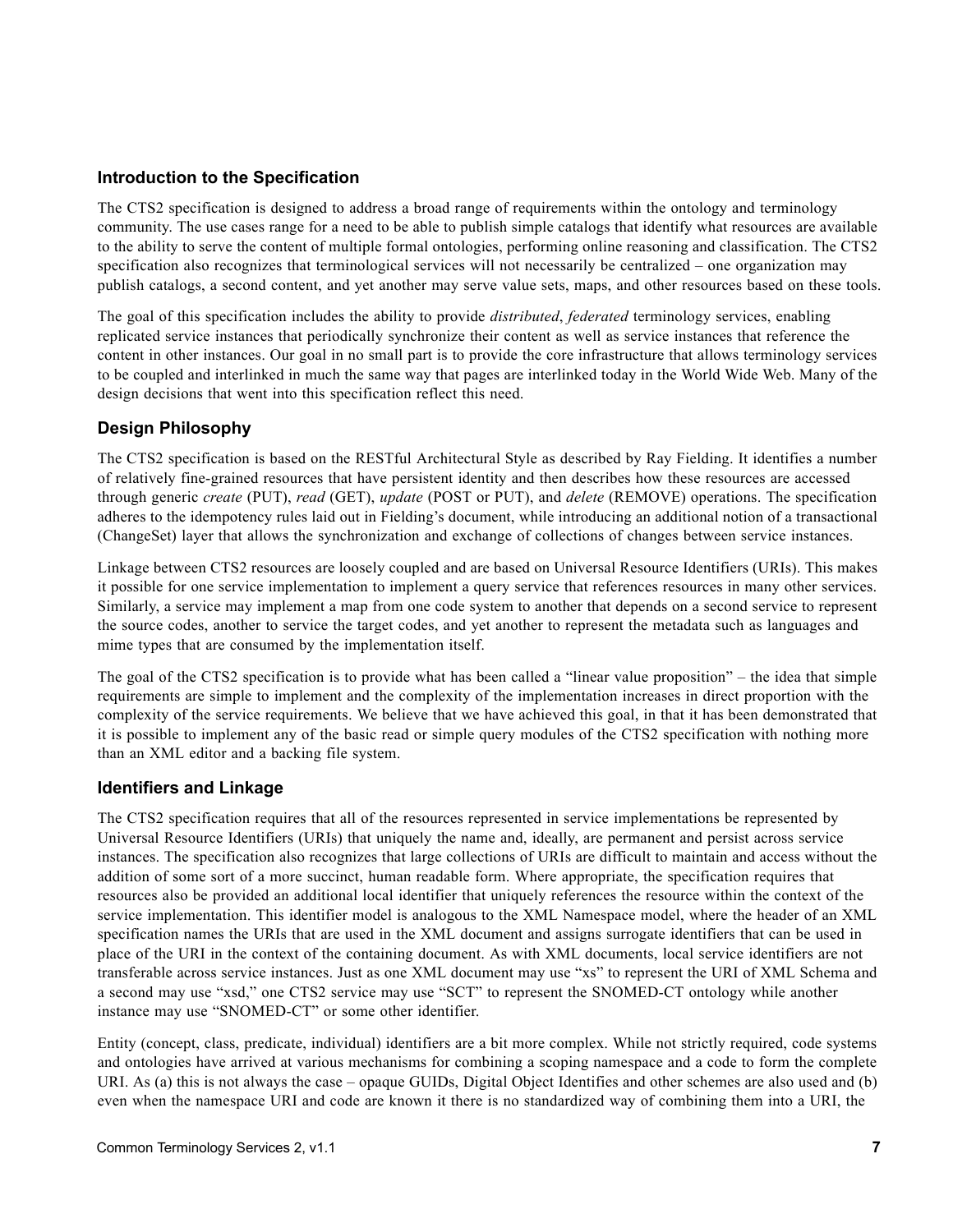CTS2 specification remains silent on the relationship between namespaces, codes, and URIs. It does, however, require that an entity be referenced by both a local identifier, in the form of a *namespace*/*name* tuple and by a URI. The namespace itself is a service specific local identifier that is associated with a URI. As with RDF and XML, namespace identifiers are service specific and may not be shared across service instances.

An additional nuance of entity identifiers is the *name* component. Debates continue to rage about the merits of semantically opaque identifiers vs. recognizable language specific labels that risk becoming incorrect or dated as the ontology evolves. CTS2 remains silent on this aspect of terminologies and simply states that every *namespace/name* tuple must map to the official URI of the entity. Different service implementations may use different mechanisms to accomplish this goal including assigning meaningful labels in the place of meaningless codes or even allowing more than one namespace/name combination to reference the same resource.

## **Specification Structure**

This specification is divided into a number of cleanly separable sections or "structural domains:"

**Code System Catalog** – Metadata about code systems (ontologies, code sets, thesauri, classification systems, etc.). A service would implement this section to publish information about what sort of terminological resources are available, who maintains them, what they are intended to be used for, how often they are released, what copyrights pertain to them, etc.

**Code System Version Catalog** – Metadata about specific versions of code systems. A service would implement this section to provide information about specific versions of code systems – when they were released, what format they are in, when they were intended to become active, which version they replace, etc.

**Entity Description** – A set of entity (a.k.a. "class," "category," "concept," "predicate," "property," "term," "individual") identifiers known to the service along with information about which code system versions make assertions about these identifiers and what they say. The entity description service focuses on the lexical aspect of entity identifiers – providing access to the designations, definitions, descriptions, examples, usage notes, and other artifacts used to represent the meaning of the entity to human consumers. Services would implement this section to publish information about the codes described in various versions of code systems along with their intended meanings.

**Association** – Sets of "semantic" assertions about entity identifiers, in which the entity identifier may play the role of subject, predicate (verb) or object in the assertions. This area represents the formal machine interpretable aspects of code systems, and a service would implement this section to support classification, reasoning or other computational logic systems built on terminological content.

**Value Set Catalog** – Metadata about sets of entity identifiers (value sets) that have been grouped for some purpose. A service would implement this section if it wanted to publish information about these collections such as who created them, who maintains them, what is their purpose, what code systems do they depend on, how they are updated, etc.

**Value Set Definition** - Information about how value sets are constructed. A value set definition can be a simple enumeration of its elements or can contain instructions about how the elements are assembled from aspects of entity descriptions and associations. Value set definitions may be coupled to specific versions of code system, or may be defined in a way that they could be applied to different versions, potentially with different results. Services would implement this section to publish the rules on the construction of value sets. The value set definition section includes an optional subsection (**Resolved Value Set**) that enables the publication, loading, and use of the results of applying value set definitions. Services would implement this section when they needed to consume and use value sets without having access to the underlying code systems.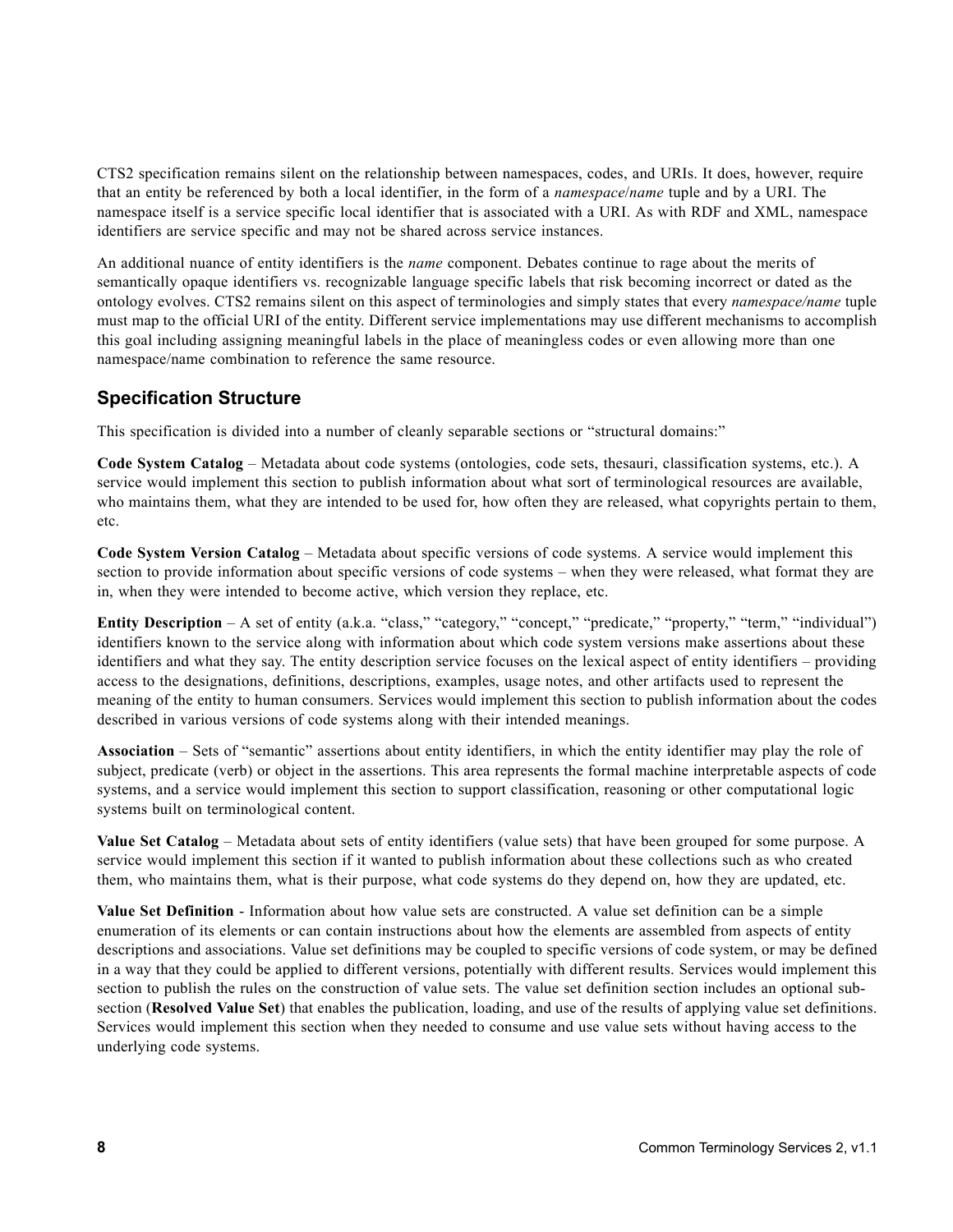**Concept Domain Catalog** – A catalog of abstract "concept domains" that represent a collection of possible meanings. Concept domains are intended to represent the intended meaning of a field on a form, a column in a database, a field in a message, etc. The CTS2 specification focuses on enumerated concept domains – fields that represent discrete collections of "meanings," each of which is represented by a permissible value. A service would implement this section to provide a list of generic fields that would be used in data interchange.

**Concept Domain Binding** – The coupling of a concept domain with a value set, where the value set provides a list of possible meanings that can be used in a concept domain in a particular use case or context.

**Map Catalog** – A catalog of "maps" - collection of rules that allow human or machine assisted transformation between the codes in one value set or code system and those in a second. A service would implement this section to publish information about which rule sets are available, which code systems or value sets they map between, their intended purpose, how often they are published, what formats they are in, etc.

**Map Version** – An instance of a map, including the specific value set definitions that and code systems that they are based on and the actual rules. A service would implement this section if it wished to publish the content of maps. This document includes an optional sub clause (**Map Resolution**) that provides access to the machine aided interpretation of map versions – a service that does the actual map transformation.

**Statement** – A bridge between the information contained in the various sections described above and the actual assertions made by the information providers. A service would implement this section when it needed to provide additional provenance about assertions made in catalogs or resource versions including what was actually said, how it mapped to the CTS2 service representation, the provenance of the assertion, etc. **Statement** is also intended to act as a bridge between the structured CTS2 model and simple subject/predicate/target systems as represented by OWL and RDF.

This specification is also intended to support a number of functional areas including:

**Read** – Direct access to the contents of a resource via URI, local identifier or, where applicable, a combination of an abstract resource identifier and version tag (e.g., SNOMED-CT / Current version).

**Query** – The ability to access, combine and filter lists of resources based on the resource content and user context.

**Import and Export** – The ability to import external content into the service and/or export the contents of the service in different formats.

**Update** – The ability to validate load sets of changes into the service that updates its content.

**History** – The ability to determine what changes have occurred over stated periods of time.

**Maintenance** – The ability to create and commit sets of changes.

**Temporal** – The ability to ask questions about the state of the service at a given point in the past (or future).

**Specialized** – Service specific functions such as the association reasoning services, the map entry services and the resolved value set services.

The **Import, Export** and **Temporal** functions are generic – There are no resource specific aspects to these services and, as such, they are defined once in the **Core Service Elements** module. The remaining components have different signatures depending on the structural domain to which they are applied.

The CTS2 specification is subdivided into the following documents: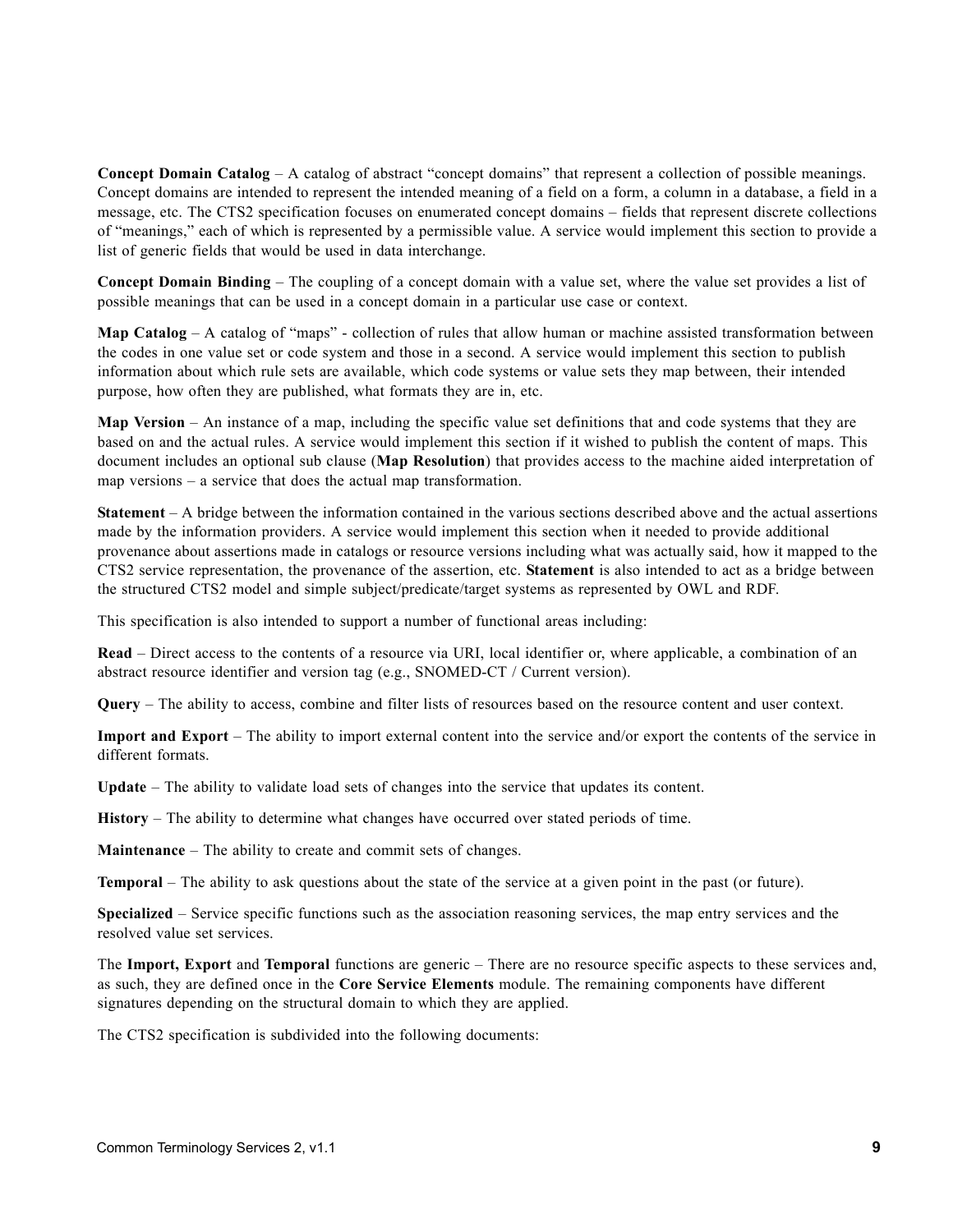**Core Model Elements** – Defines the data types, building blocks, and basic interfaces that are shared across more than one structural or functional area. All of the remaining documents have dependencies on the **Core** - no dependencies between any of the remaining documents that follow. Each of the remaining documents, when combined with the Core document, can stand by itself.

**Code System and Code System Version Catalog Services** – Describes two independent modules: *Code System Catalog Services* and *Code System Version Catalog Services*.

**Entity Description Services** – Describes two independent but closely related modules: *Entity Description Services* and *Association Services*.

**Value Set Services –** Describes the *Value Set Catalog* and the *Value Set Definition* services.

**Concept Domain and Concept Domain Binding Services** - Describes the *Concept Domain* and *Concept Domain Binding* services

**Map Services –** Describes the *Map Catalog* and *Map Version* services, which includes the *Map Resolution* service.

**Statement Services** – Describes the statement services

With the exception of the *Core Model Elements*, each of the modules described above is specified using the following pattern:

**1) Resource Information Model** *–* The first section of the module describes the structure and content of the resource(s) used in this module. This description includes what constitutes the identity of the particular resource, which elements must be present, which are optional and which are computed by the service itself. Identifying and computed components are marked as *read only* to make it clear what aspects of the resource can be modified.

**2) Resource Directory and List Model** *–* The *query* function returns lists of resources. There are two purposes for these lists – the first is to summarize the set of resources that have passed the filter criteria and to provide links that can be used to access the details of the resource directly. This type of list is referred to as a *Directory*. The second purpose of these lists is to gather complete images of the actual resource for some secondary purpose. These sets of complete resource images are referred to as *Lists*. Note that the modules will define both types of list (Directory and List) even when the summary consists of the entire resource image.

**3) Read Services** – The methods that are available for direct access to the resources. These methods come in pairs – one for testing existence of a resource and a second for actually retrieving it. All resources provide URI access. Note that the URI is passed *as a parameter* to the function. The CTS2 specification makes a clear distinction between the HTTP URI that would be used to access the query service and the URI of the resource itself. In no case is the CTS2 service URI to be used as the identity of the resource itself.

**4) Query Services** – Query services all start with a general pattern. The service provides a URI of type *DirectoryURI* that represents *all* of the instances of the particular resource that is known to the service. This URI represents both active and inactive resources and, if the Temporal compliance profile is supported, represents all possible service states. The query service then provides a number of generic and structural specific methods, each of which takes a *DirectoryURI* as input and returns another *DirectoryURI* that, when resolved, returns the result of applying the filter to the input URI. Operations are also available for the union, intersection, and difference of resource instances. The query services then provide two additional methods, *resolve* and *resolveAsList* which respectively return *Directories* and *Lists* (as described above).

**5) History Services** – History services consist of several common methods to access and query change sets along with three additional methods – one to return the earliest known state of a resource, a second to return the current state along, and the third to return an ordered list of states. Resource states include historical information about what changed, who did it, when, etc.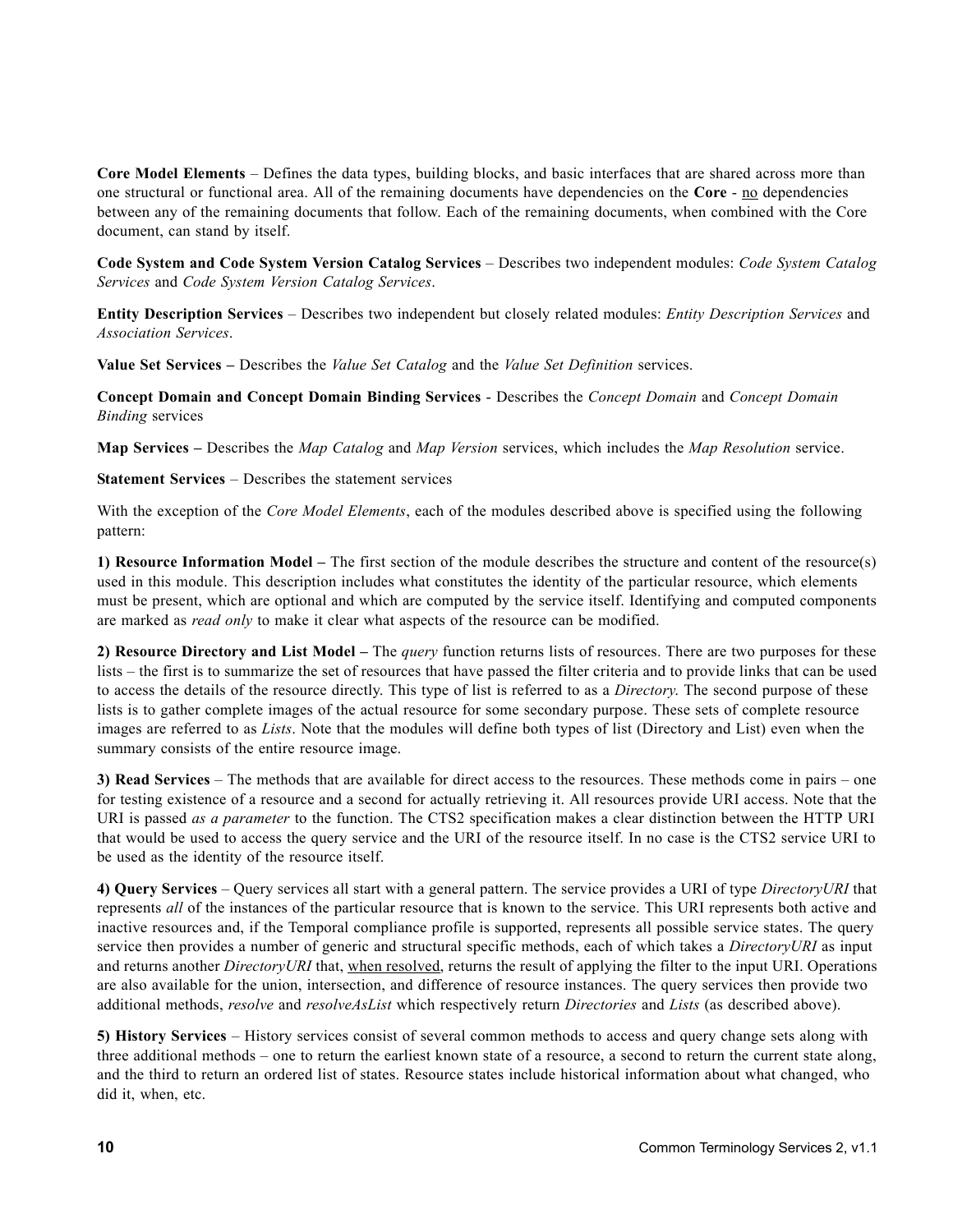**6) Maintenance services** – Each module will have a method that allows the creation of the minimal valid resource (identity and required fields) and a second that allows modification of a resource, which allows the addition and update of non-identifying, non-computed content. The services also include generic methods for creating, querying, committing, and rolling back change sets. The CTS2 specification requires the following sequence in order to make a change to the service state through a maintenance service:

- a. Create a new change set
- b. Make one or more changes to one or more resources, providing the URI of the created change set
- c. Update any additional provenance information on the change set
- d. Commit the change set

#### **URI Persistence**

As stated above, the CTS2 specification is based on the RESTful Architectural Style. All resources defined in the CTS2 specification have identity that is expressed as one or more Universal Resource Identifiers (URIs). The specification recognizes that while ideally each resource would have exactly *one* identifying URI, this is not practical in a loosely coupled environment. Various communities have their own identification schemes and even when this isn't the case, identifiers are frequently duplicated because one group doesn't know that an ID already exists. The CTS2 model requires that a service implementation assign a single "preferred" URI to each resource that is valid in the service context, but the service should resource retrieval via any valid identifying URI known to the service.

There are a couple of issues, however, that need further clarification. The first is that of *DirectoryURIs* – URIs that, when resolved, represent the result of a partial or complete query. First, it should be noted that these URIs are service specific. There is no assumption that a *DirectoryURI* that was created in one service instance will be applicable in a second. The second issue involves URI persistence – (a) how long a URI is valid and (b) can URIs ever be reused. We address each of these issues below.

### **DirectoryURI Validity**

There CTS2 PIM does not require (a) that a given directory have a unique URI and (b) that DirectoryURIs remain valid over an extended period of time. A query service may return a different DirectoryURI for the "allResources" directory every time it is accessed. This also means that a service can determine that a previously supplied DirectoryURI at any time subsequent to its issue. A service, however, cannot *reuse* a DirectoryURI unless the URI has an identical meaning. A service may, for instance, return URI "A" in response to the *allCodeSystems* query. At some time in the future, it may refuse to honor resolve requests on URI "A." It *may*, however, return "A" again in a subsequent response to the same query – even if, in the interim, additional code systems have been made known to it. It may *not*, however, return URI "A" in response to any other query – either about code systems or other resources. Similarly, lists and directories involve the notion of iteration – "pages" as it were. A service may return URI "B" representing page 2 of a specific query, may invalidate "B," may subsequently return "B" representing the same page of the same query*,* but it may never return "B" to represent a different resource, query, or page within a query.

Note also that CTS2 PSMs and/or service implementations may choose to provide additional constraints with respect to URI persistence. PSMs may be created that require that Directory URIs persist indefinitely and service instances may wish to offer various guarantees about the minimum time of URI validity.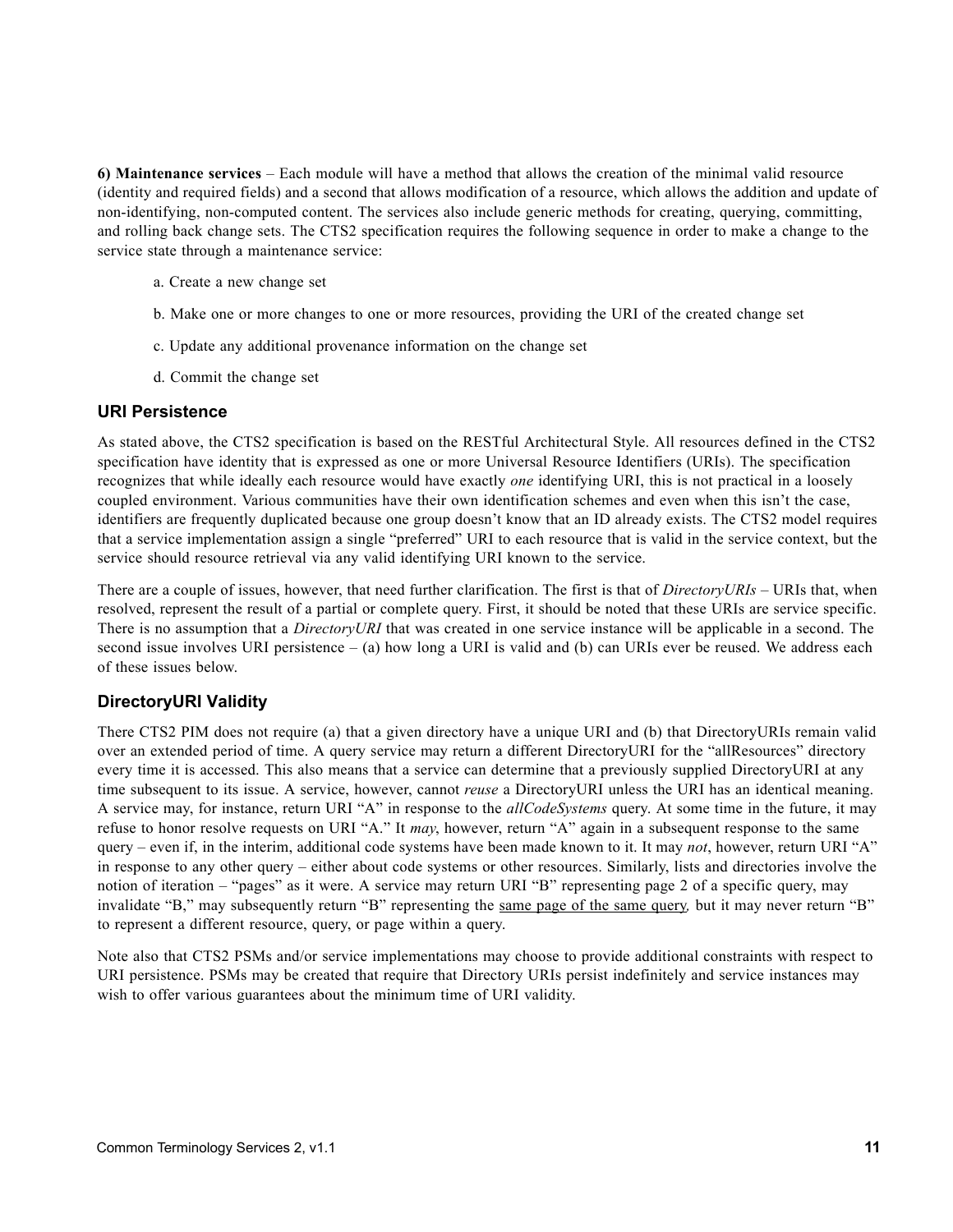## <span id="page-21-0"></span>**6.3 How to Read This Specification**

The initial **six chapters** of this specification are *informative*, pertaining to the document itself, providing a general introduction and the purpose of common terminology services, identifying the submitter, outlining the business case for the specification, and providing discussion related to how the specification addresses the RFP (this chapter).

**Annex A** describes the existing work. (*informative)*

To adequately and effectively represent the specification, separate PIM component documents (*normative)* are provided:

**Core Model Elements Document** describes data types, building blocks, abstract resources, and abstract service model.

**Code System and Code System Version Catalog Services Document** describes services for representing and maintaining a catalog of code systems and/or code system versions.

**Entity Description Services Document** describes the model and set of services for representing collections of assertions about classes, predicates (properties) and individuals.

**Map Services Document** describes services for representing and maintaining a catalog of maps between sets of entities as well as the rules and content.

**Value Set Services Document** describes services for representing and maintaining a catalog of value sets, their corresponding definitions and their resolution.

**Concept Domain Catalog and Concept Domain Binding Services Document** describes services for representing and maintaining a catalog of concept domains (Data Element Concepts) and their associated bindings (Data Elements).

**Statement Model and Services Document** describes services for representing the minimal subject, predicate, and object model used in RDF.

Included with this specification are the following PSM artifacts:

**CTS2 REST PSM** includes one XML schema per component and WADL to support REST.

- Functional Profile conformance points: Read, Query, Import, Update, Maintenance, Temporal.
- Structural Profile conformance points: Code System, Code System Version, Entity Description, Association, Value Set, Value Set Definition, Value Set Resolution, Concept Domain, Concept Domain Binding, Map, Map Version, Statement.

**CTS2 SOAP PSM** includes same schema, but functionally is invoked via SOAP procedure calls.

- Functional Profile conformance points: Read, Query, Import, Update, Maintenance, Temporal.
- Structural Profile conformance points: Code System, Code System Version, Entity Description, Association, Value Set, Value Set Definition, Value Set Resolution, Concept Domain, Concept Domain Binding, Map, Map Version, Statement.

## <span id="page-21-1"></span>**6.4 Existing Artifacts**

The PIM described below is based on and generalized from existing work on terminology service interfaces that have been actualized as a core piece of enterprise level vocabulary service infrastructure within the NCI caBIG®. Reference to this existing work is included in Annex A. It is anticipated that this PIM and PSM will serve to evolve and provide a standards based implementation for the continuing work at NCI caBIG®.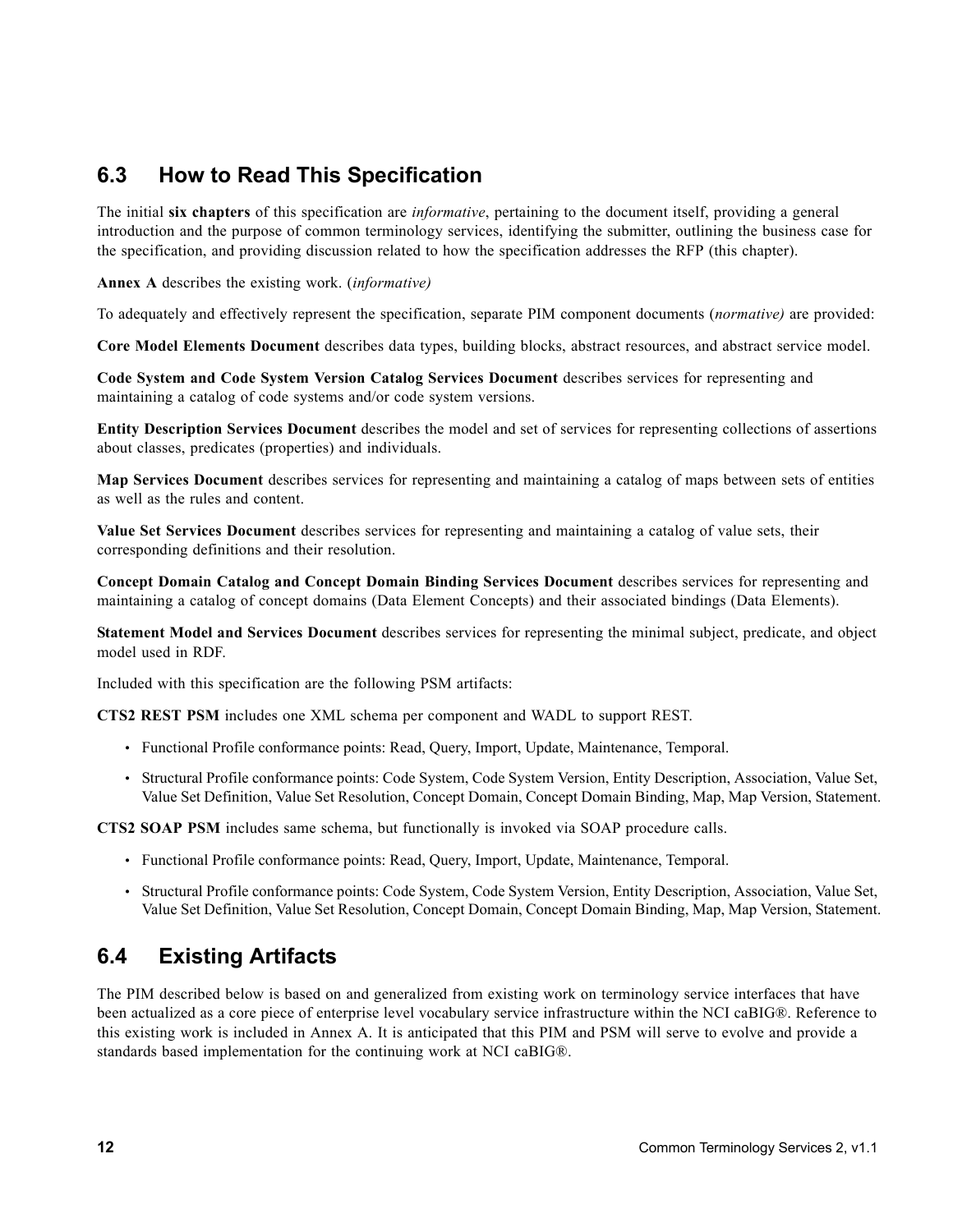## <span id="page-22-0"></span>**6.5 Statement of Proof of Concept**

Mayo Clinic has been developing tools to support and validate portions of the specification:

- LexEVS is a collection of terminology service interfaces that provide users the ability to store, manipulate, and query controlled terminologies and ontologies.
- Parts of the model presented in the specification were implemented in LexEVS.